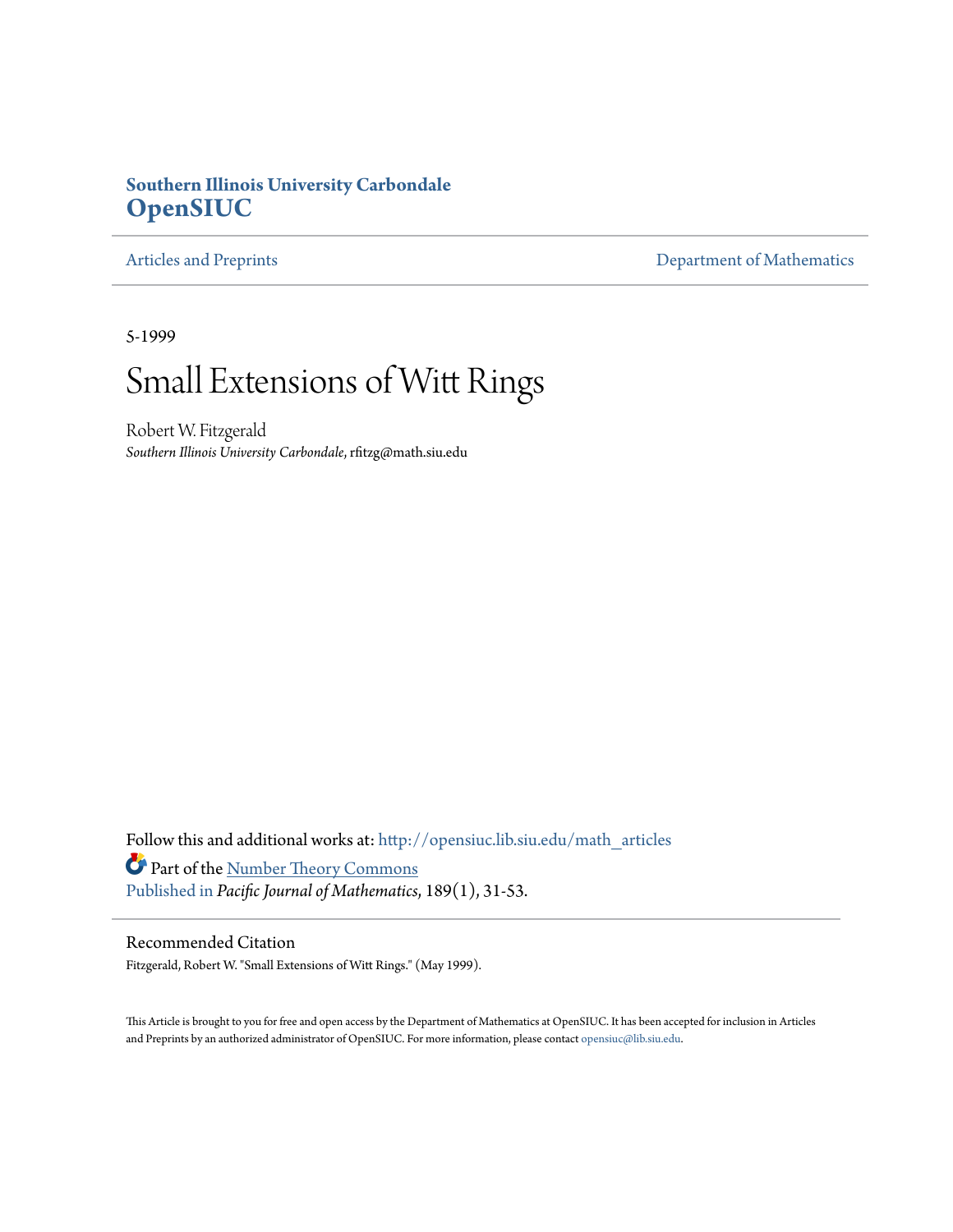### SMALL EXTENSIONS OF WITT RINGS

ROBERT W. FITZGERALD

Southern Illinois University

# We consider certain Witt ring extensions  $S$  of a noetherian Witt ring R obtained by adding one new generator. The conditions on the new generator are those known to hold when  $R$  is the Witt ring of a field  $F, S$  is the Witt ring of a field K and  $K/F$  is an odd degree extension. We show that if  $R$  is of elementary type then so is  $S$ .

The elementary type conjecture is a proposed classification of noetherian Witt rings. A potential source of counter-examples is as follows: start with a field  $F$  where  $WF$  is known (necessarily of elementary type) then look at noetherian  $WK$  for extension fields K of F. Jacob and Ware [3] have shown that  $WK$  is again of elementary type when  $[K : F] = 2$ . Here we look at the simplest case of odd degree extensions, again showing  $WK$  is of elementary type. We note that  $WF$  is noetherian iff  $G(F) \equiv F^*/F^2$  is finite. Also when  $K/F$  has odd degree then  $G(F) \cong F^*K^2/K^2$  embeds into  $G(K)$ .

We will in fact work with abstract Witt rings  $R$  (as defined by Marshall [4]) with associated group of one dimensional forms  $G(R)$ . The small extensions considered here are as follows. Let H be a subgroup of  $G(R)$ . We say a Witt ring S is an H-extension of R if there exists an  $\alpha \in G(S)$  such that:

- (1)  $G(S) = \{1, \alpha\} G(R)$ , and
- (2) For all  $x \in G(R)$  we have:

$$
D_S\langle 1, -x \rangle = \begin{cases} D_R\langle 1, -x \rangle, & \text{if } x \notin H \\ \{1, \alpha\} D_R\langle 1, -x \rangle & \text{if } x \in H \end{cases}
$$
  

$$
D_S\langle 1, -\alpha x \rangle = \{1, -\alpha x\} (D_R\langle 1, -x \rangle \cap H).
$$

These conditions hold for  $R = WF, S = WK$  when  $K/F$  is an odd degree extension and  $[G(K):G(F)] = 2$  by  $[2,4.7]$  (we note that  $[2,4.7]$  should include the condition that  $N_{K/F}(a) = 1$ ). No such field extensions are known. However, there are many examples of H-extensions of abstract Witt rings, which we determine inductively. This can be viewed as a first step in classifying extensions of noetherian Witt rings. It also helps the search for odd degree extensions  $K/F$  with  $[G(K):G(F)]=2$ , while lessening the motivation for such a search.

For any group H, H<sup> $\cdot$ </sup> denotes  $H \setminus \{1\}$ . The quaternionic mapping associated to R will be denoted by q. For  $x \in G(R)$ ,  $Q(x) = \{q(x, y) : y \in G(R)\}\$ and for a subgroup H,

Typeset by  $A_{\mathcal{M}}S$ -T<sub>F</sub>X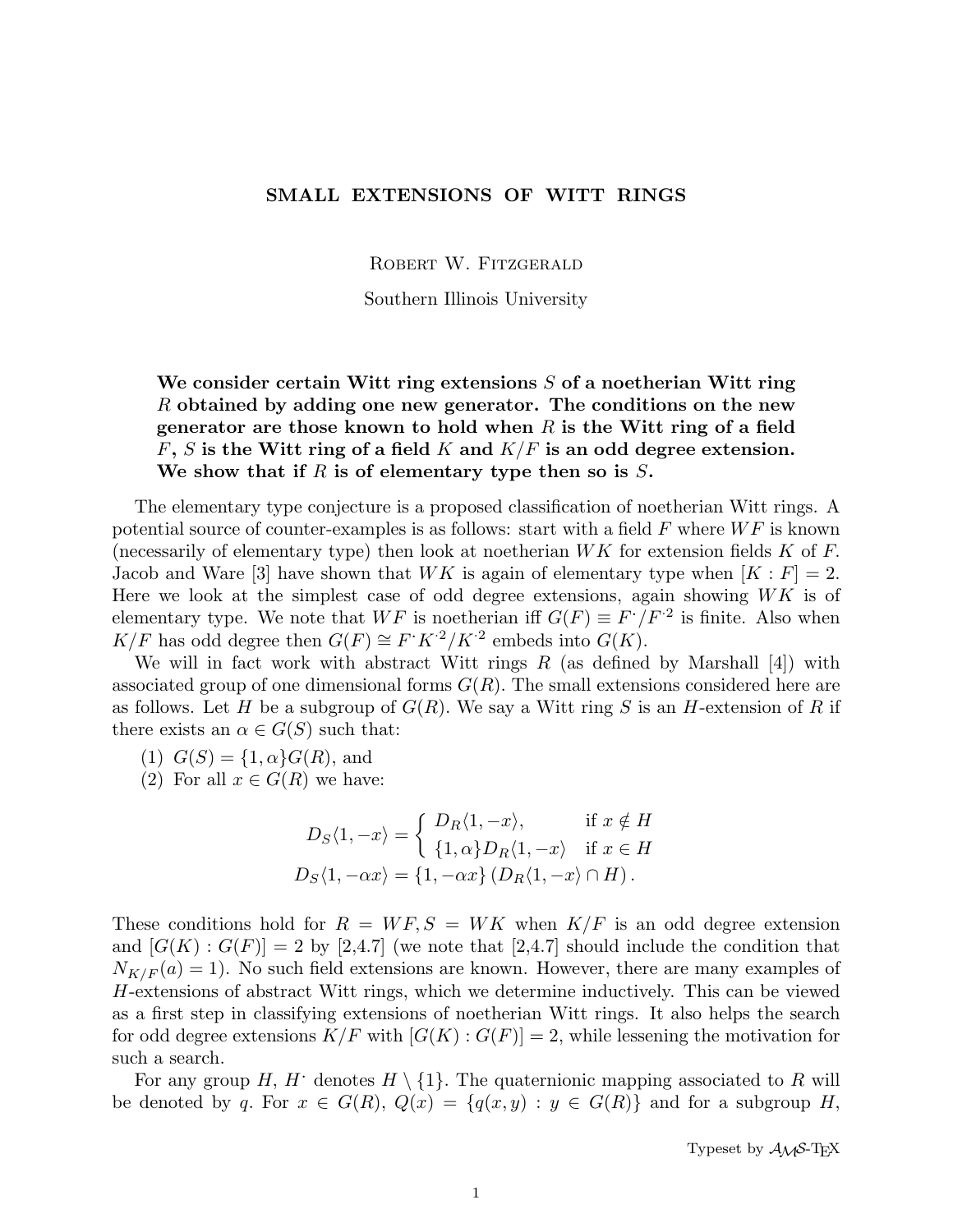$Q(H) = \{q(h, y) : h \in H, y \in G(R)\}.$  The value set of  $\langle 1, -x \rangle$  is  $D\langle 1, -x \rangle = \{y \in G(R):$  $q(x, y) = 1$ . We will often work with several Witt rings at once and write  $q_R, Q_R(x)$  and  $D_R\langle 1, -x \rangle$  to indicate these objects for R.

R is of local type if  $|q(G(R), G(R))| = 2$ . We let  $E_n$  denote the elementary 2-group of order n. The group ring  $R[E_n]$  is again a Witt ring. An element  $t \in G(R)$  is rigid if  $D\langle 1,t\rangle = \{1,t\}$  and t is birigid if both t and  $-t$  are rigid. The basic part of R,  $B(R)$ , consists of  $\pm 1$  and all  $x \in G(R)$  with either x or  $-x$  not rigid.  $B(R)$  is a subgroup of  $G(R)$ and  $R = R_0[G(R)/B(R)]$ , where  $R_0$  is the Witt ring generated by  $B(R)$ . We express this last statement by writing  $R_0 = W(B(R)).$ 

The product in the category of Witt rings is:

$$
R_1 \sqcap R_2 = \{(r_1, r_2) : r_i \in R_i \text{ and } \dim r_1 \equiv \dim r_2 \pmod{2}\}
$$

If  $R = R_1 \sqcap R_2$  then  $G(R) = G(R_1) \times G(R_2)$  and:

$$
D_R \langle (1,1), (x,y) \rangle = D_{R_1} \langle 1, x \rangle \times D_{R_2} \langle 1, y \rangle.
$$

The radical of R is  $rad(R) = \{x \in G(R) : D(1, -x) = G(R)\}\.$  We say R is degenerate if rad(R)  $\neq$  1 and totally degenerate if rad(R) =  $G(R)$ .  $D_n$  denotes a totally degenerate Witt ring with square class group of order  $2^n$ . There are two possibilities for  $D_n$  depending on whether -1 is a square or not. Specifically,  $D_n$  is either a product of n copies of  $(\mathbb{Z}/2\mathbb{Z})[E_1]$ or n copies of  $\mathbb{Z}/4\mathbb{Z}$ . If R is degenerate then there exist uniquely determined n and nondegenerate Witt ring  $R_0$  such that  $R = D_n \sqcap R_0$ .  $R_0$  is the non-degenerate part of R.

R is of elementary type if it can be built from  $\mathbb{Z}/2\mathbb{Z}, \mathbb{Z}/4\mathbb{Z}$  and Witt rings of local type by a succession of group ring extensions (for some  $E_n$ ) and products. The elementary type conjecture is that every noetherian Witt ring is of elementary type.

#### 1. Group ring extensions.

**Lemma 1.1.** Let S be an H-extension of R.

- (a) If  $H = 1$  then  $S = R[E_1]$ , with  $E_1$  generated by  $\alpha$ .
- (b) If  $H = G(R)$  then  $S = D_1 \sqcap R$ , with  $D_1$  generated by  $\alpha$ .

*Proof.* Suppose first that  $H = 1$ . Then for all  $q \in G(R)$  we have from the definition of an H-extension that  $D_S\langle 1, -\alpha g \rangle = \{1, -\alpha g\} (D_R\langle 1, -g \rangle \cap H)$  and so  $\alpha g$  is birigid. Thus  $B(S) \subset G(R)$  and  $G(S) = \{1, \alpha\}G(R)$ . So by [4,5.19]  $S = R[E_1]$ , where  $E_1$  is generated by  $\alpha$ .

Next suppose that  $H = G(R)$ . Then  $D_S\langle 1, -\alpha \rangle = \{1, -\alpha\} \langle D_R\langle 1, -1 \rangle \cap H \rangle = G(S)$ . Hence  $\alpha \in \text{rad}(S)$ . Then by [4,pp. 105–106]  $S = D_1 \cap R$ , where  $D_1$  is generated by  $\alpha$ .  $\Box$ 

When  $H \neq 1$ , which we will often assume in light of (1.1), we use the following notation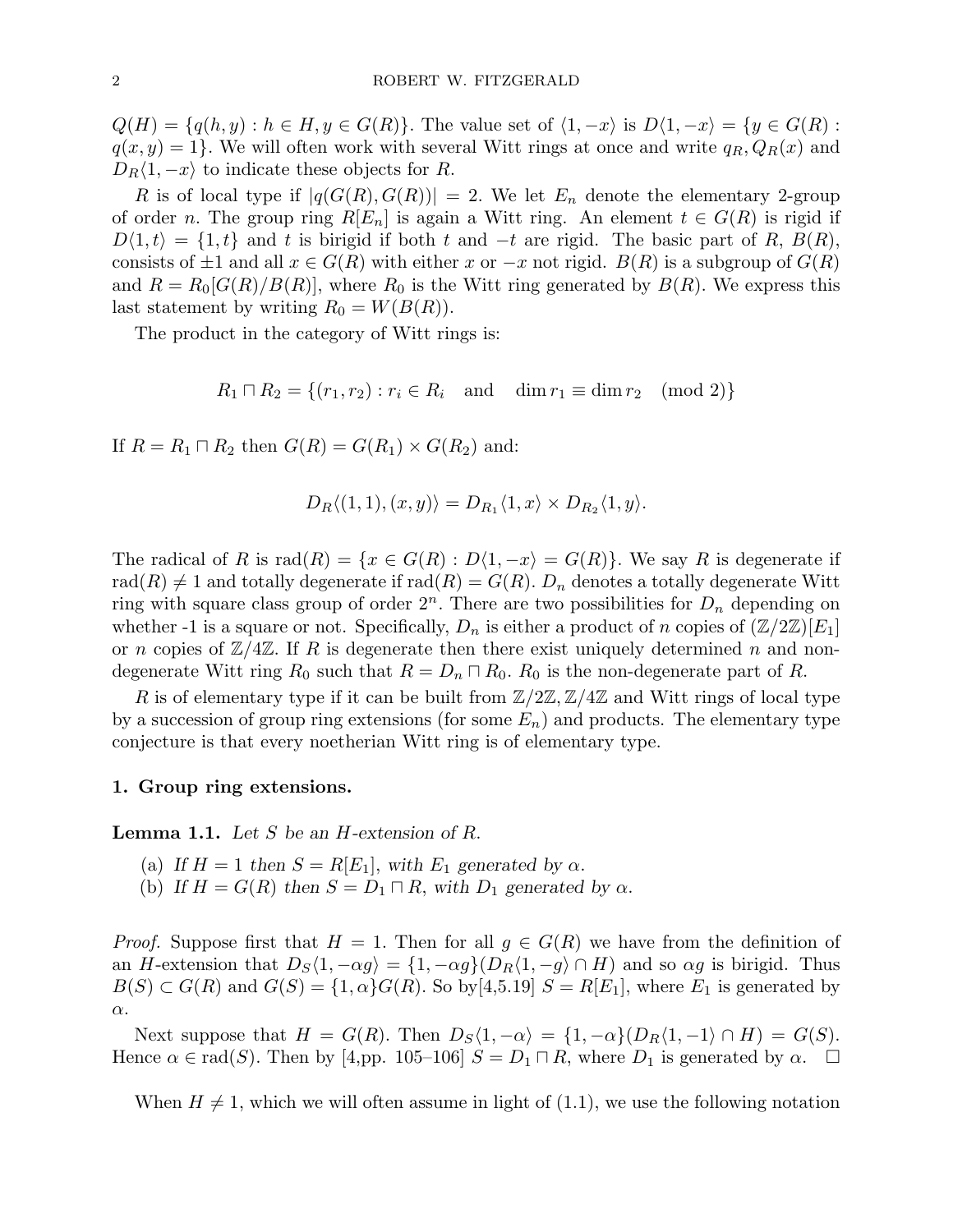(recall that  $B(R)$  is the basic part of R):

$$
T = \bigcup_{h \in H} D_R \langle 1, -h \rangle
$$
  
\n
$$
T_0 = \bigcup_{h \in H} (D_R \langle 1, -h \rangle \setminus \{-h\})
$$
  
\n
$$
B(H) = H \cap B(R)
$$
  
\n
$$
BT = \bigcup_{h \in B(H)} D_R \langle 1, -h \rangle
$$
  
\n
$$
BT_0 = \bigcup_{h \in B(H)} (D_R \langle 1, -h \rangle \setminus \{-h\})
$$

**Lemma 1.2.** Let S be an H-extension of R with  $|H| > 1$ . Then:

- (a)  $\pm T_0 \subset B(R) \subset \pm T$ ,
- (b)  $B(S) = \pm \{1, \alpha\}T$ .

*Proof.* First note that  $D_S\langle 1, -\alpha \rangle = \{1, -\alpha\}H$ , and  $|H| > 1$  imply  $\alpha \in B(S)$ . If  $x \in$  $G(R) \setminus \pm T$  then  $D_R\langle 1, \pm x \rangle \cap H = \{1\}$  so by the definition of H-extensions,  $D_S\langle 1, \pm \alpha x \rangle =$  $\{1, \pm \alpha x\}$ . Hence  $\alpha x \notin B(S)$ , and as  $\alpha \in B(S)$ ,  $x \notin B(S)$ . That is, x is birigid in S, and so also in R. Thus  $x \notin B(R)$  and we have:

$$
B(R) \subset \pm T,
$$
  

$$
B(S) \subset \pm \{1, \alpha\}T
$$

Let  $x \in T_0, x \neq -1$  so that for some  $h \in H$ ,  $x \in D_R\langle 1, -h \rangle$  and  $x \neq -h$ . Then  $D_R\langle 1, -x \rangle$  contains  $-x, h$  which are distinct and not equal to 1. So  $-x \in B(R)$  and also  $x \in B(R)$ . If  $x = -1$  then again  $x \in B(R)$ . Thus  $T_0 \subset B(R)$ , and so  $\pm T_0 \subset B(R)$ completing the proof of (a).

If  $x \in T$  with  $x \in D_R\langle 1, -h \rangle, h \in H$  then  $D_S\langle 1, -x \rangle = \{1, -\alpha x\} (D_R\langle 1, -x \rangle \cap H)$ contains  $\{1, -\alpha x, h, -\alpha xh\}$ . Thus  $-\alpha x \in B(S)$ . Again  $\alpha \in B(S)$  so  $x \in B(S)$ . This shows  $\pm \{1, \alpha\}$   $\subset B(S)$ , completing the proof of (b).  $\Box$ 

**Lemma 1.3.** If S is an H-extension of R with  $|H| > 1$  then  $B(R) = \pm BT$  and either:

- (a)  $B(R) = \pm B(H)$  and  $B(S) = \pm \{1, \alpha\}H$ , or
- (b)  $B(R) = \pm T$  and  $B(S) = \{1, \alpha\}B(R)$ .

*Proof.* If  $h \in H \setminus B(H)$  then  $D_R\langle 1, -h \rangle = \{1, -h\}$ . So:

(1.4) 
$$
\pm T = \pm BT \cup \pm (H \setminus B(H)).
$$

Now  $B(R) \subset \pm T$  by  $(1.2)(a)$  and  $B(R) \cap \pm (H \setminus B(H)) = \emptyset$  so  $B(R) \subset \pm BT$ . Conversely,

$$
\pm BT = \pm (BT \cup B(H)) \subset \pm T_0 \cup \pm B(H) \subset B(R),
$$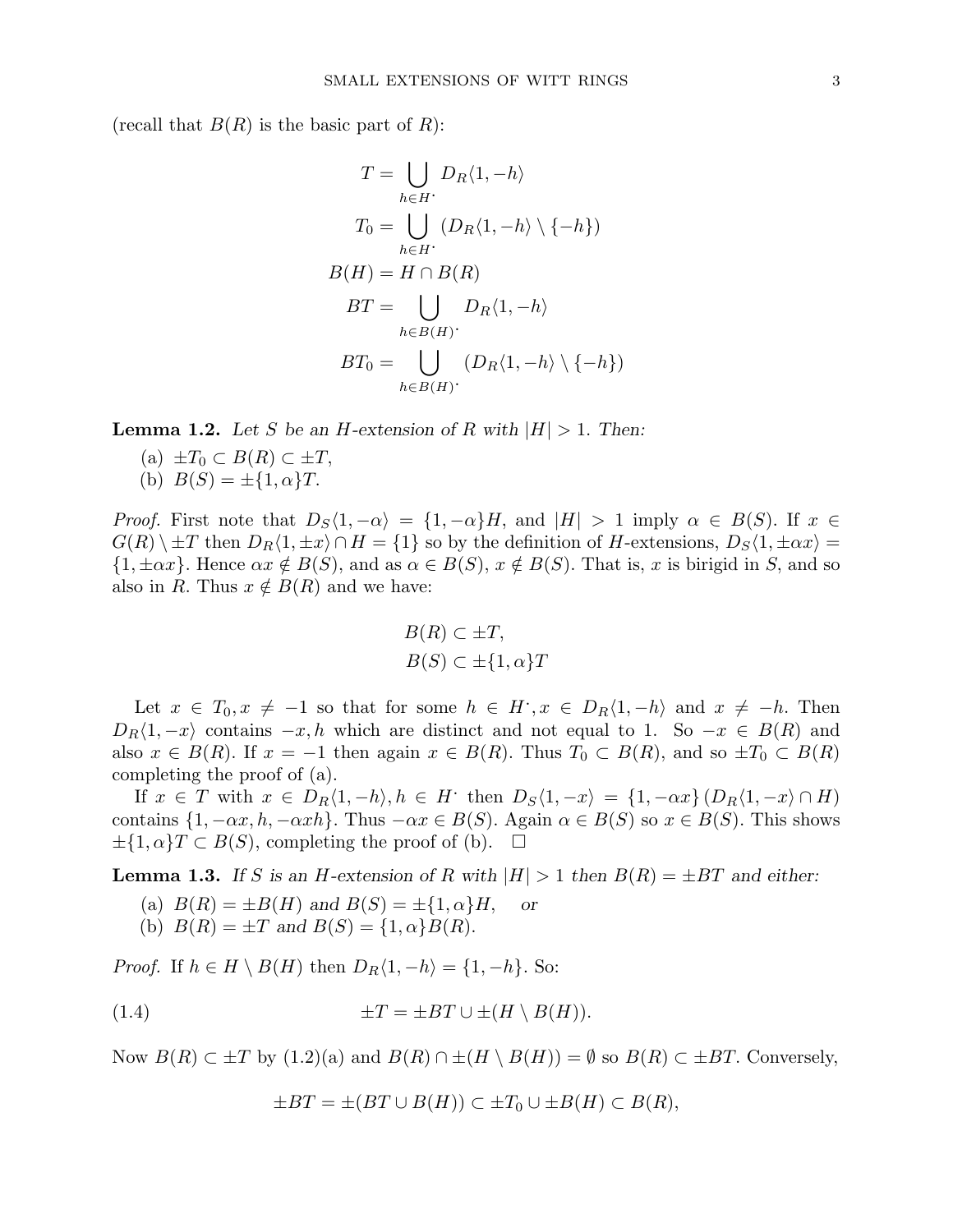which proves the first statement.

Now (1.4) gives:

$$
\pm T = \pm BT \cup \pm H = B(R) \cup \pm H,
$$

and  $(1.2)(b)$  gives:

$$
B(S) = \pm \{1, \alpha\}T = \{1, \alpha\}B(R) \cup \pm \{1, \alpha\}H.
$$

This expresses the group  $B(S)$  as the union of two subgroups, hence either:

- (i)  $\{1,\alpha\}B(R) \subset \pm \{1,\alpha\}H$ , or
- (ii)  $\pm \{1, \alpha\}H \subset \{1, \alpha\}B(R).$

In case (i)  $B(S) = \pm \{1, \alpha\}H$  and  $B(R) \subset \pm \{1, \alpha\}H \cap G(R) = \pm H$ . Hence  $B(R) = \pm B(H)$ . In case (ii)  $B(S) = \{1, \alpha\} B(R)$  and  $H \subset B(R)$ . Then  $H = B(H)$ ,  $BT = T$  and by the first statement  $B(R) = \pm T$ .  $\Box$ 

Recall that any Witt ring R can be written as  $R_0[G(R)/B(R)]$ , where  $R_0 = W(B(R))$ , the Witt ring generated by  $B(R)$ . See [4,Chapter 5, Section 7] for details.

**Proposition 1.5.** Let  $R = R_0[E_n]$ , with  $R_0$  basic. Let S be an H-extension of R. Then:

- (a) If  $H = 1$  then  $S = R_0[E_{n+1}].$
- (b) If  $|H| > 1$  and  $H \subset G(R_0)$  then  $S = S_0[E_n]$ , for some Witt ring  $S_0$  that is an H-extension of  $R_0$  (with the same  $\alpha$ ).
- (c) If  $H \not\subset G(R_0)$  and  $-1 \in H$  then  $S = (D_1 \sqcap R_0[H/B(H)])$  [ $G(R)/H$ ], and  $G(R_0) \subset$ H.
- (d) If  $H \not\subset G(R_0)$  and  $-1 \notin H$  then  $S = (\mathbb{Z} \cap R_0[H/B(H)]) [G(R)/\pm H]$  and  $G(R_0) \subset$  $\pm H$ .

*Proof.* If  $H = 1$  then  $S = R[E_1]$  by (1.1), which gives (a). So assume  $|H| > 1$ . Further suppose that  $H \subset G(R_0)$  so that  $B(H) = H \cap B(R) = H \cap G(R_0) = H$ . Then  $-H' \subset$  $T \subset G(R_0)$ . Hence  $\pm H \subset \pm T \subset G(R_0)$ . Thus if  $(1.3)(a)$  holds, so that  $G(R_0) = B(R)$  $\pm B(H) = \pm H$ , then  $B(R) = \pm T$  also. So we are always in case (b) of (1.3). Then, since  $G(S)/B(S) \cong G(R)/B(R)$ , we have  $S = S_0[E_n]$ , where  $S_0 = W(B(S))$ . From  $H \subset B(R)$ we have that  $S_0$  is an H-extension of  $R_0$ .

Next suppose that  $H \not\subset G(R_0)$ . We still have that  $G(R_0) = B(R)$ . If  $B(R) = \pm T$  then  $H \subset B(R)$ , contrary to our assumption. Thus we are in Case (a) of (1.3). First say that  $-1 \in H$ . Note that  $-1 \in H \cap B(R) = B(H)$  also. Then  $B(R) = B(H)$  and  $B(S) = \{1, \alpha\}H$ . Thus  $S = S_0[G(R)/H]$ , for  $S_0 = W(\{1, \alpha\}H)$ , since  $G(S)/B(S) \cong G(R)/H$ .

Now  $D_{S_0}\langle 1,-\alpha\rangle = D_S\langle 1,-a\rangle \cap \{1,\alpha\}H = \{1,\alpha\}H$ . Hence  $\alpha \in \text{rad}(S_0)$ . Write  $S_0 =$  $D_1 \sqcap S_1$ , for some Witt ring  $S_1$  and with  $D_1$ , generated by  $\alpha$ , being  $\mathbb{Z}_2[E_1]$  or  $\mathbb{Z}_4$  using [4, p. 104. Note that  $S_1 = W(H)$ .

If  $h \in H \setminus B(H)$  then  $D_R\langle 1, -h \rangle = \{1, -h\}$  and  $D_S\langle 1, -h \rangle = \{1, \alpha, -h, -\alpha h\}$  so that  $D_{S_1}\langle 1,-h\rangle = D_S\langle 1,-h\rangle \cap H = \{1,-h\}.$  Similarly,  $D_{S_1}\langle h\rangle = \{1,h\}.$  And if  $h \in B(H)$  then  $D_{S_1}\langle 1,-h\rangle = \{1,\alpha\}D_R\langle 1,-h\rangle \cap H = D_R\langle 1,-h\rangle \cap H = D_R\langle 1,-h\rangle \cap B(H) = D_{R_0}\langle 1,-h\rangle.$ Thus  $S_1 = R_0[H/B(H)].$ 

We still suppose  $H \not\subset G(R_0)$ , so that we are in Case (a) of (1.3), and now say that  $-1 \notin H$ . Then  $S = S_0[G(R)/\pm H]$  as  $G(S)/B(S) = \{1, \alpha\}G(R)/\pm \{1, \alpha\}H \cong G(R)/\pm H$ . Here  $S_0 = W(\pm \{1, \alpha\}H)$ .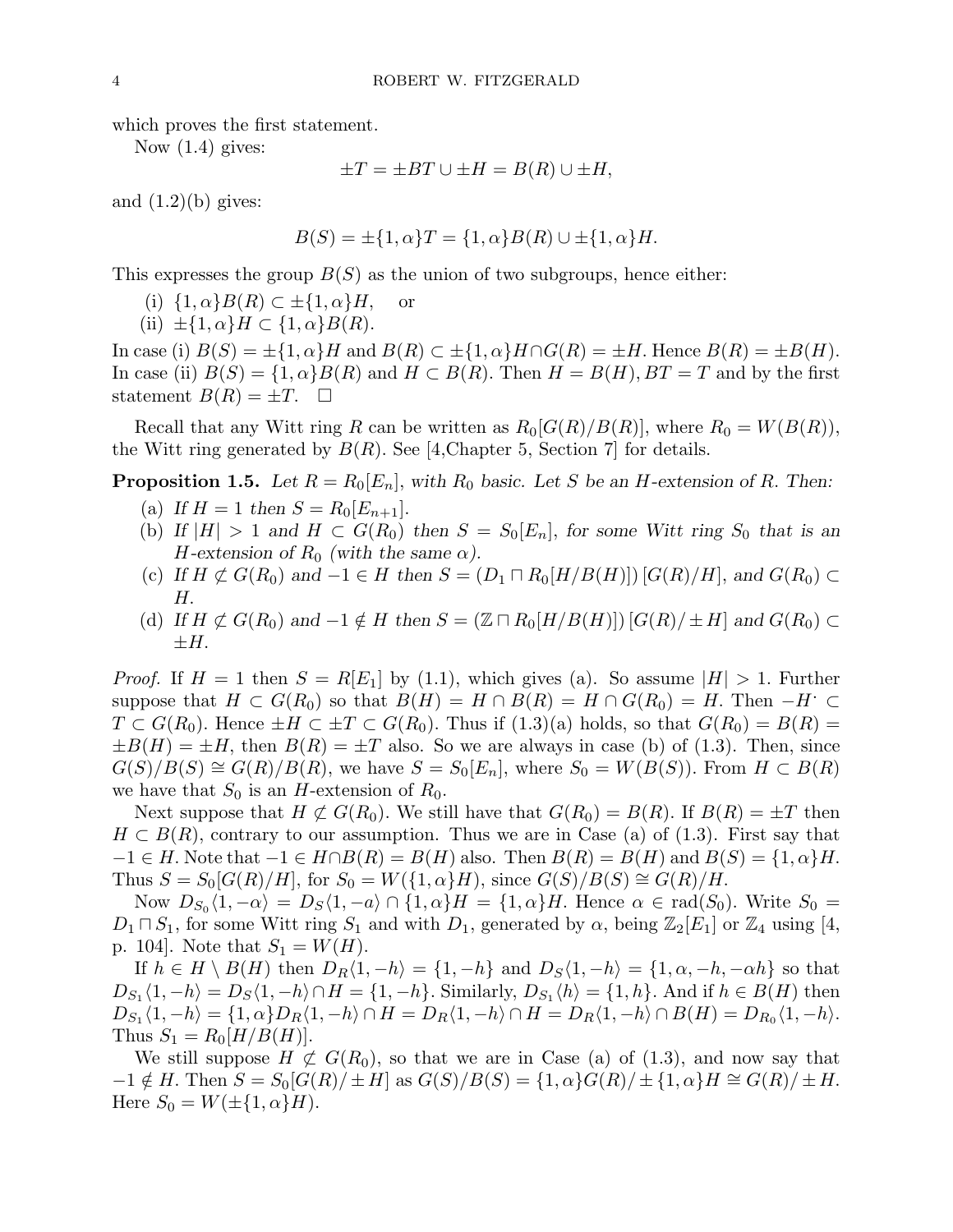Now  $D_{S_0}\langle 1,-\alpha\rangle=\{1,\alpha\}H$  has index two in  $G(S_0)=\pm\{1,\alpha\}H$ . Further  $\alpha\notin D_S\langle 1,-\alpha\rangle$ else  $-1 \in \{1, -\alpha\}$  and  $-1 \in H$ . Thus we have an orthogonal decomposition in the sense of [1]:

(1.6) 
$$
G(S_0) = \{1, \alpha\} \perp D_S \langle 1, -\alpha \rangle.
$$

Set  $S_1 = W(\{1, \alpha\})$  and  $S_2 = W(D_S\langle 1, -\alpha \rangle)$ . Note that  $S_1 = \mathbb{Z}$  as  $-1 \notin D_S\langle 1, -\alpha \rangle$ . If  $h \in \pm H \setminus \pm B(H)$  then  $D_R\langle 1, \pm h \rangle = \{1, \pm h\}, D_S\langle 1, -h \rangle = \{1, \alpha, -h, -\alpha h\}$  and  $D_S\langle 1, h \rangle =$  $\{1,h\}.$  Thus we have  $D_{S_1}\langle 1,\pm h\rangle = D_S\langle 1,\pm h\rangle \cap \pm H = \{1,\pm h\}.$  So  $S_2 = S_3[H/B(H)]$ , for some Witt ring  $S_3$ .  $S_2$  is indeed a group ring as  $H \not\subset G(R_0)$  implies  $H \neq B(H)$ .

We wish to apply [1,3.4] and deduce that the decomposition (1.6) yields a product of Witt rings. First we need to handle the case where  $S_2$  is decomposable, that is,  $S_2 = \mathbb{Z}[E_1]$ . In this case  $|G(S_2)| = |D_S(1, -\alpha)| = 4$  so that  $H = \{1, t\}$ , for some  $t \notin G(R_0)$  and  $G(R_0) = {\pm 1}$  as  $G(R_0) \subset \pm H$ . Now  $D_S\langle 1, -t \rangle = \{1, \alpha, -t, -\alpha t\}$  so we consider instead the orthogonal decomposition:

$$
\{1,t\} \perp D_S\langle 1,-t\rangle.
$$

Now  $Q_S({1,t}) = {1, q(t, -1)}$  and  $Q_S(D_S\langle 1, -t \rangle) = {1, q(\alpha, -1), q(-t, -1), q(-\alpha t, -1)},$ using  $q(\alpha, -t) = q(\alpha, -1)$  and  $q(t, -\alpha t) = 1$ . Then  $Q_S({1, t}) \cap Q_S(D_S\langle 1, -t \rangle) = 1$ . Thus:

$$
S_0 = W(\{1, t\}) \sqcap W(D_S\langle 1, -t \rangle).
$$

Now  $W({1, t}) = \mathbb{Z}$  as  $-1 \notin D_S\langle 1, -t \rangle$  and  $W(D_S\langle 1, -t \rangle) = R_0[{1, \alpha}]$  since  $\alpha$  is birigid in qfst and  $G(R_0) = {\pm 1}$ . This gives the desired result of (d).

We now apply [1,3.4] and obtain that either (1.6) yoilds a product or  $Q_S({1,\alpha})$  =  $Q_S(D_S\langle 1, -\alpha \rangle)$ . But if  $t \in H \setminus G(R_0)$  then  $q(t,t) = q(t,-1)$  and  $q(\alpha, \alpha) = q(\alpha, -1)$  are distinct, since  $-1 \notin D_S\langle 1, -\alpha t \rangle$ . Hence the decomposition (1.6) in fact yields the product  $S_0 = S_1 \sqcap S_2$ . We have already seen that  $S_1 = \mathbb{Z}$  and that  $S_2 = S_3[H/B(H)]$ . If  $h \in \pm B(H)$ then  $D_{S_3}\langle 1, -h \rangle = D_{S_1}\langle 1, -h \rangle = D_R\langle 1, -h \rangle = D_{R_0}\langle 1, -h \rangle$ . So  $S_3 = R_0$ . ¤

#### 2. Local type rings.

**Notation.** For a subset  $A \subset G(R)$  set:

$$
C_R(A) = \bigcap_{a \in A} D_R \langle 1, -a \rangle.
$$

**Lemma 2.1.** Suppose that S is an H-extension of R. Suppose  $k \in C_R(H) \setminus H$ . Then  $Q_R(H) \cap Q_R(k) = 1.$ 

*Proof.* Let  $\rho \in Q_R(H) \cap Q_R(k)$  so that  $\rho = q(h, x) = q(k, y)$  with  $h \in H$ , and  $x, y \in G(R)$ . Since  $H \subset D_S\langle 1, -\alpha \rangle$  we have that  $q(k, y) = q(\alpha x, h)$ . By linkage there exists a  $t \in G(S)$ such that:

$$
q(k, y) = q(k, t) = q(\alpha x, t) = q(\alpha x, h).
$$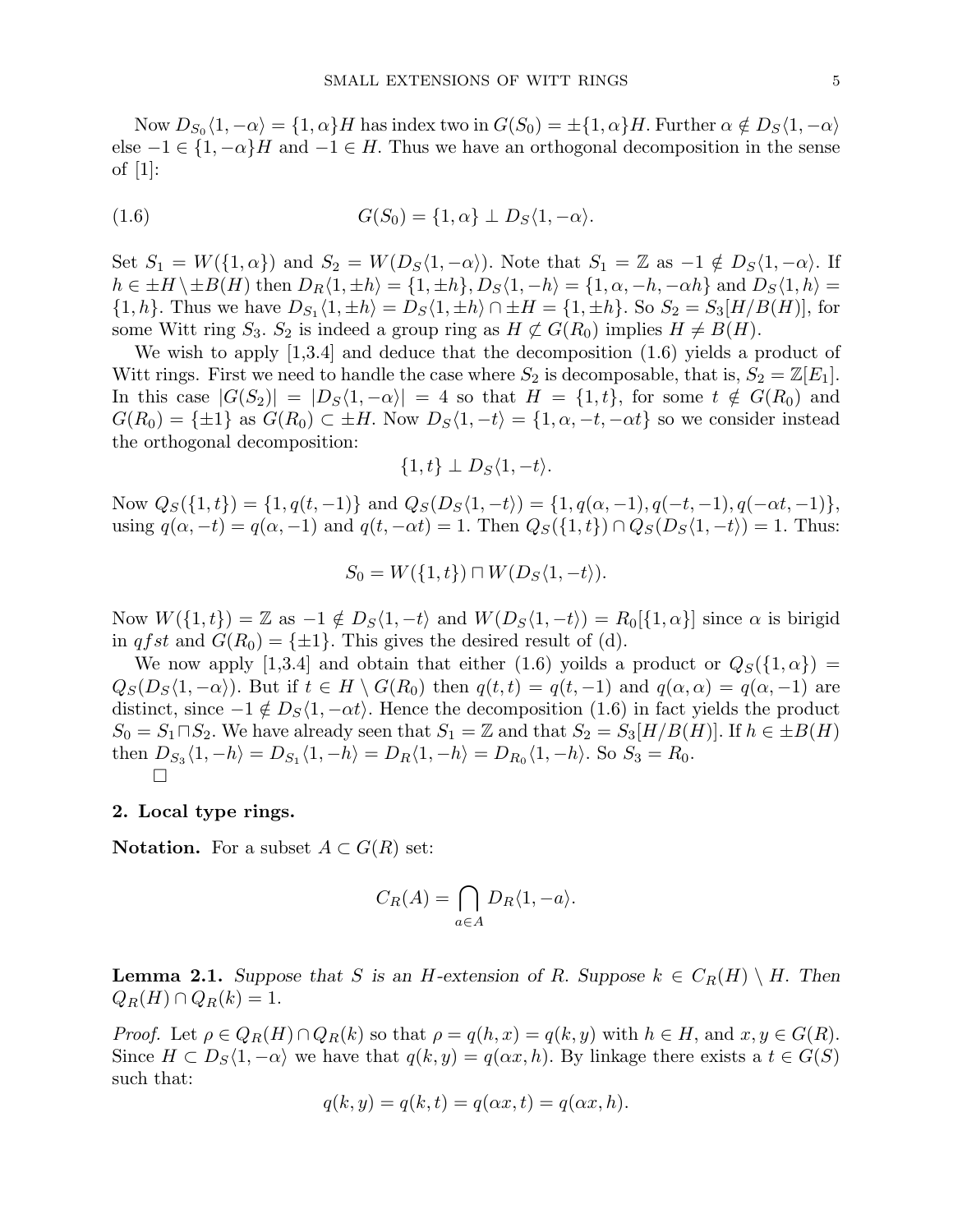The first equality gives  $ty \in D_S\langle 1, -k \rangle = D_R\langle 1, -k \rangle \subset G(R)$ , since  $k \notin H$ . Hence  $t \in G(R)$ . The second equality gives:

$$
t \in D_S \langle 1, -\alpha x k \rangle \cap G(R) = D_R \langle 1, -x k \rangle \cap H.
$$

This implies  $t \in D_R\langle 1, -x \rangle$  since  $H \subset D_R\langle 1, -k \rangle$ . The third equality gives:

$$
ht \in D_S\langle 1, -\alpha x \rangle \cap G(R) = D_R\langle 1, -x \rangle \cap H.
$$

Hence  $h \in D_R\langle 1, -x \rangle$  and  $\rho = q(x, h) = 1$ .  $\Box$ 

The small Witt rings of local type will often be treated separately. The only local type Witt ring with two generators is Z. There are two Witt rings of local type on four generators and both are group rings. If L is local type and  $|G(L)| \geq 8$  then L is not a group ring. See [4,Chapter 5, Section 3] for details.

**Lemma 2.2.** Suppose  $R = L \square R_2$ , with L a Witt ring of local type and  $|G(L)| \geq 8$ . Let  $\pi_1$  be the projection map of  $G(R)$  onto  $G(L)$ . Let S be an H-extension of R. Then  $\pi_1(H) = 1$  or  $G(L)$ .

*Proof.* Set  $B = \pi_1(H)$  and write  $Q(L) = \{1, \rho\}$ . Suppose that  $B \neq 1$ . If  $(u, v) \in H$  with  $u \neq 1$  then pick  $r \in G(L) \backslash D_L\langle 1, -u \rangle$ . We get  $q((u, v), (r, 1)) = (\rho, 1)$  and so  $(\rho, 1) \in Q(H)$ . Now  $H \subset B \times G(R_2)$  so that  $C_L(B) \times 1 = C_R(B \times G(R_2)) \subset C_R(H)$ . If  $C_L(B) = 1$ 

then  $B = G(L)$  and we are done. So suppose there exists  $1 \neq z \in C<sub>L</sub>(B)$ . Set  $h =$  $(z, 1) \in C_R(H)$ . Then  $Q(h) = \{1, (\rho, 1)\} \subset Q(H)$ . By  $(2.1)$  we must have  $h \in H$  and so  $C_L(B) \times 1 \subset H$ . In particular,  $C_L(B) \subset B$ .

Continue to let  $h = (z, 1)$  where  $1 \neq z \in C<sub>L</sub>(B)$ . We claim there exist an  $h_1 \in H$  and an  $x \in D_R\langle 1, -h \rangle$  such that  $q(x, h_1) = (\rho, 1)$ . Suppose not. We consider any  $x = (a, 1)$ with  $a \in D_L\langle 1, -z \rangle$ . Then  $q(x, (u, v)) = (\rho, 1)$  unless  $a \in D_L\langle 1, -u \rangle$ . Thus  $D_L\langle 1, -z \rangle \subset$  $D_L\langle 1, -u \rangle$  for all  $(u, v) \in H$ , that is,  $D_L\langle 1, -z \rangle \subset C_L(B)$ . Then  $C_L(B) = D_L\langle 1, -z \rangle$  and so  $B = \{1, z\}$ . But  $C_L(B) \subset B$  so that  $D_L\langle 1, -z \rangle \subset \{1, z\}$  and  $|G(L)| = 4$ , a case we are excluding.

Thus there does exist an  $h_1 \in H$  and an  $x \in D_R\langle 1, -h \rangle$  such that  $q(x, h_1) = (\rho, 1)$ . Then in S we have  $q(\alpha x, h_1) = (\rho, 1)$  and so  $Q_S(h) \subset Q_S(\alpha x)$ . We obtain:

$$
|Q_S(\alpha x) \cap Q_S(h)| = 2.
$$

On the other hand:

$$
D_S\langle 1, -\alpha x \rangle \cap D_S\langle 1, -h \rangle = \{1, -\alpha x\} (D_R\langle 1, -x \rangle \cap H) \cap \{1, \alpha\} D_R\langle 1, -h \rangle.
$$

Here  $D_R\langle 1, -x \rangle \cap H \subset D_R\langle 1, -h \rangle$  as  $h \in C_R(H)$ . Also, by construction, x is an element of  $D_R\langle 1, -h \rangle$  and  $h \in C_R(H) \subset D_R\langle 1, -h \rangle$ . So  $-1, x \in D_R\langle 1, -h \rangle$  and  $-\alpha x \in \alpha D_R\langle 1, -h \rangle$ . Thus  $D_S\langle 1, -\alpha x \rangle \subset D_S\langle 1, -h \rangle$ . By [4,5.2]:

$$
|Q_S(\alpha x) \cap Q_S(h)| = \frac{|D_S\langle 1, -\alpha xh \rangle|}{|D_S\langle 1, -\alpha x \rangle \cap D_S\langle 1, -h \rangle|} = \frac{2|D_R\langle 1, -xh \rangle \cap H|}{2|D_R\langle 1, -x \rangle \cap H|},
$$

and  $D_R\langle 1, -xh\rangle \cap H = D_R\langle 1, -x\rangle \cap H$  as  $h \in C_R(H)$  implies  $H \subset D_R\langle 1, -h\rangle$ . So  $|Q_S(\alpha x) \cap H|$  $Q_S(h) = 1$ , a contradiction. Hence  $\pi_1(H) = G(L)$ .  $\Box$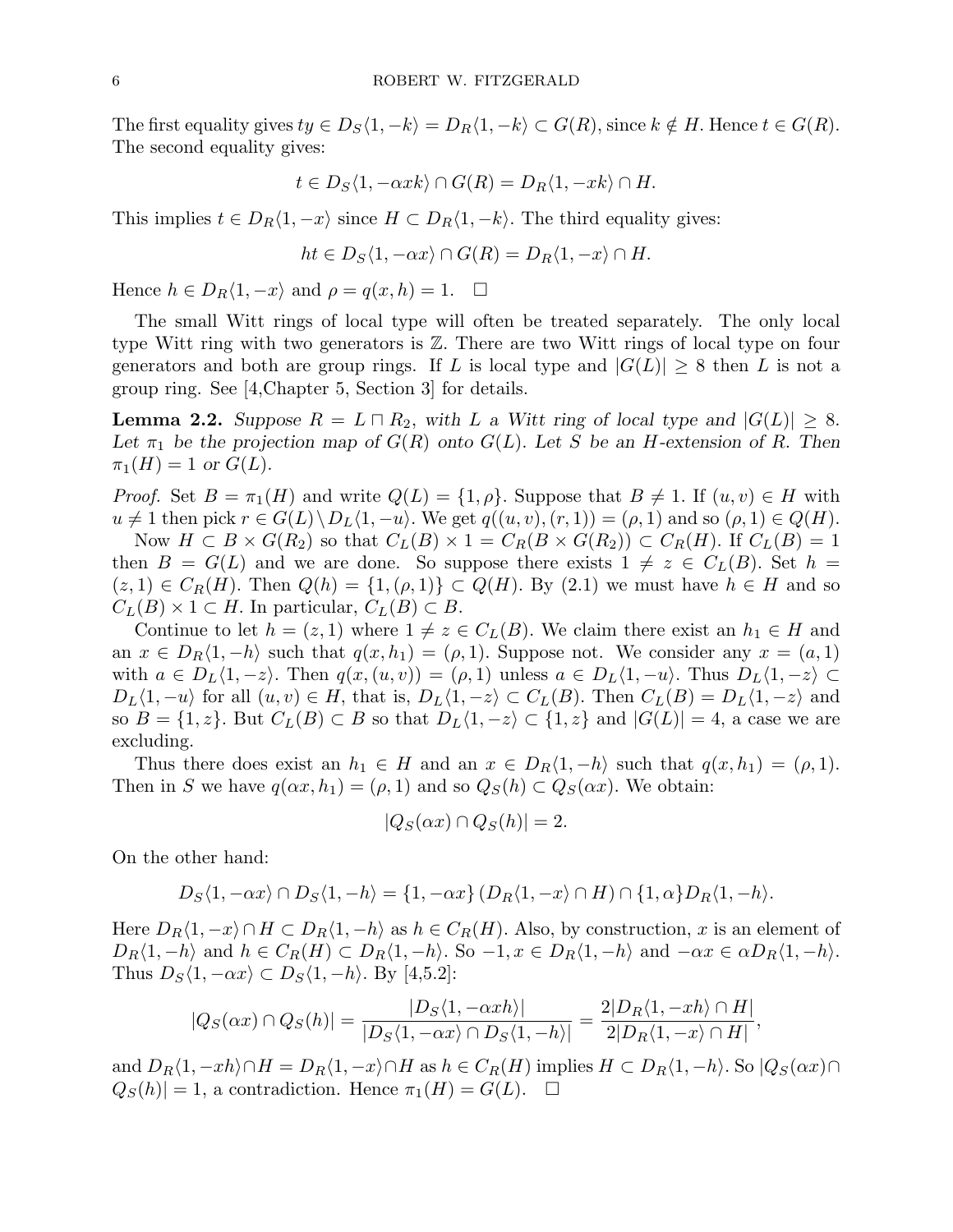**Corollary 2.3.** Suppose R is of local type with  $|G(R)| \neq 4$ . If S is an H-extension of R then either:

- (a)  $H = 1$  and  $S = R[E_1]$ , with  $E_1$  generated by  $\alpha$ , or
- (b)  $H = G(R)$  and  $S = D_1 \sqcap R$ , with  $D_1$  generated by  $\alpha$ .

*Proof.* If  $|G(R)| = 2$  then it is clear that  $H = 1$  or  $H = G(R)$ . If  $|G(R)| \geq 8$  the take  $R_2 = 1$  in (2.2) to get  $H = 1$  or  $G(R)$ . Now apply (1.1).  $\Box$ 

#### 3. Products: General Lemmas.

We start with a lemma that may be of general interest.

**Lemma 3.1.** Let R be a Witt ring of elementary type. Let K be a proper subgroup of  $G(R)$  and let  $y \in G(R)$ . If

$$
G(R) = \bigcup_{k \in K} D\langle 1, -yk \rangle,
$$

then  $y \in rad(R) \cdot K$ .

*Proof.* We first prove the result for non-degenerate R where we must show  $y \in K$ . It suffices to prove this for subgroups K of index two. Namely, if  $K_0$  is any subgroup satisfying the hypothesis let A denote the set of subgroups K of index two that contain  $K_0$ . Then for any  $K \in \mathcal{A}$ :

$$
G(R) = \bigcup_{k \in K_0} D\langle 1, -yk \rangle \subset \bigcup_{k \in K} D\langle 1, -yk \rangle.
$$

Assuming the result holds for subgroups of index two, we obtain  $y \in K$ . Then  $y \in K$  $\bigcap_{K\in\mathcal{A}} K = K_0$ , as desired.

So suppose  $|G(R):K|=2$ . We work by induction on  $|G(R)|$ . We need to prove that  $y \in K$  when R is of local type, a group ring or a product. First suppose R is of local type. Then  $K = D\langle 1, -a \rangle$ , for some  $a \in G(R)$ . We have:

$$
G(R) = \bigcup_{k \in D\langle 1, -a \rangle} D\langle 1, -yk \rangle = D\langle 1, -y, ay \rangle.
$$

Multiplying by  $-a$  gives  $G(R) = D\langle \langle -a, -y \rangle \rangle'$ , the pure part of the Pfister form  $\langle \langle -a, -y \rangle \rangle$ . In particular,  $-1 \in D \langle -a, -y \rangle$ ' so  $\langle -a, -y \rangle = 0$  and  $y \in D \langle 1, -a \rangle = K$ .

Next let  $R = R_0[E_1]$ , with  $E_1 = \{1, t\}$  and  $|G(R_0)| \ge 2$  (if  $G(R_0) = 1$  then R is degenerate). Suppose  $y \notin K$ . We claim  $G(R_0) \subset K$ . Choose any  $g \in G(R_0)$ . Then there exist  $k_1, k_2 \in K$  with  $-gt \in D\langle 1, -yk_1 \rangle$  and  $-t \in D\langle 1, -yk_2 \rangle$ . We get  $gt = yk_1$  and  $t = yk_2$  since  $y \notin K$ . Hence  $g = k_1k_2 \in K$ . This proves the claim. Both  $G(R_0)$  and K have index two so  $K = G(R_0)$ . From  $t = yk_2$  we have  $y \in tG(R_0)$ . Pick  $g \in G(R_0)$ . Then  $g \in D\langle 1, -yk_3 \rangle$  for some  $k_3 \in K$ . But  $yk_3 \in yK = tG(R_0)$ , so this is impossible. The contradiction implies  $y \in K$ .

Lastly, say  $R = R_1 \sqcap R_2$ . Write  $y = (y_1, y_2)$ . Now  $K \cap (G(R_1) \times 1)$  is a subgroup of index at most two in  $G(R_1) \times 1$ . Let  $K_1$  be its projection into  $G(R_1)$ . Similarly, let  $K_2$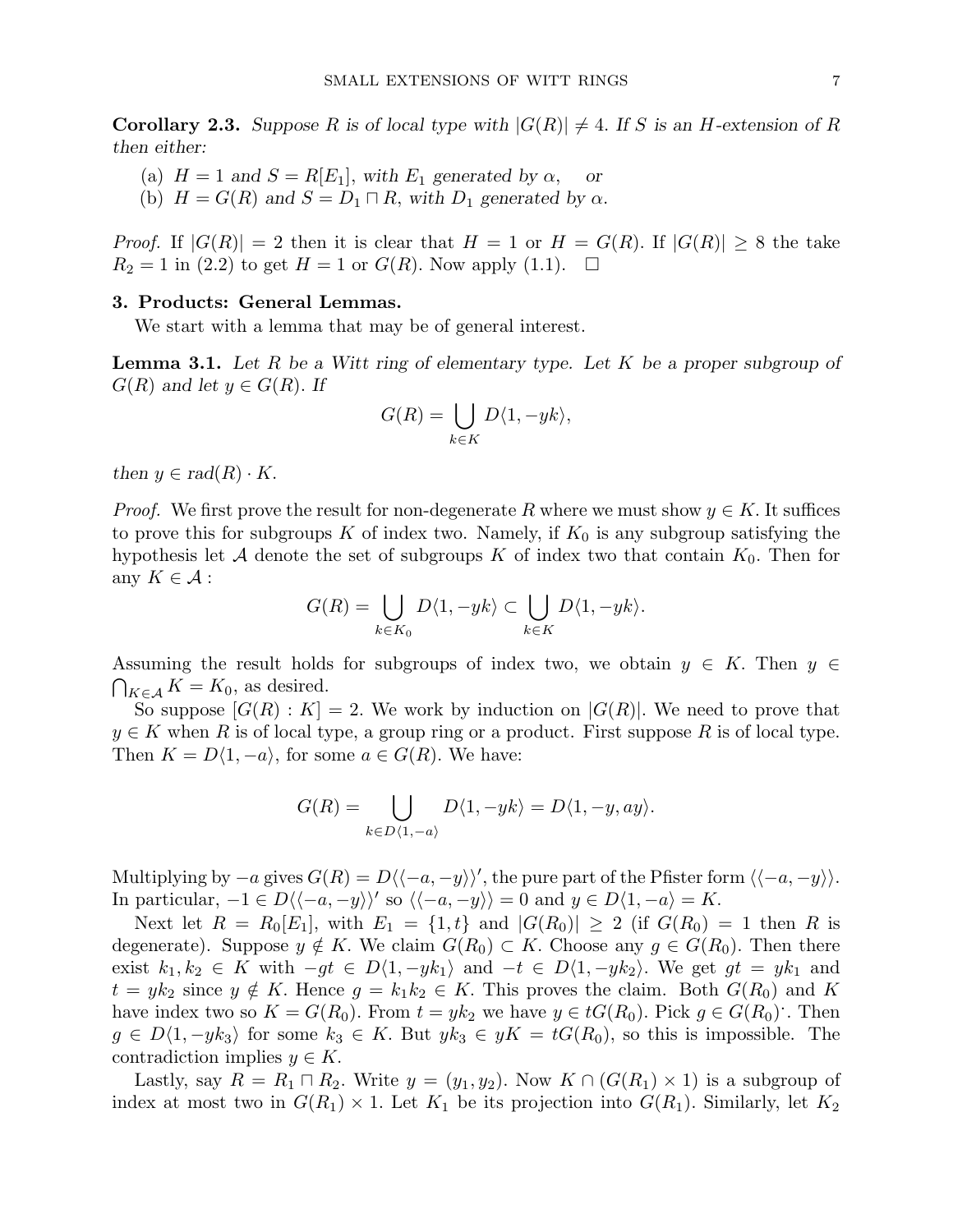be the projection of  $K \cap (1 \times G(R_2))$  into  $G(R_2)$ . Then  $[G(R_i) : K_i] \leq 2$ , for  $i = 1, 2$ . If  $K_2 = G(R_2)$  then:

$$
\bigcup_{k \in K} D_R \langle 1, -yk \rangle = \bigcup_{k_1 \in K_1} D \langle 1, -y_1 k_1 \rangle \times G(R_2)
$$

so that  $G(R_1) = \bigcup_{K_1} D\langle 1, -y_1k_1 \rangle$ . By induction then  $y_1 \in K_1$  and hence  $y = (y_1, y_2) \in$  $K_1 \times G(R_2) = K$ . In the same way, if  $K_1 = G(R_1)$  then  $y \in K$  as desired. So we may assume that  $[G(R_i): K_i] = 2$  for  $i = 1, 2$ . Write  $K = \{1, \gamma\}K_1 \times K_2$ . We have:

$$
G(R) = \bigcup_{k_1 \in K_1, k_2 \in K_2} \left( D\langle 1, -y_1 k_1 \rangle \times D\langle 1, -y_2 k_2 \rangle \cup D\langle 1, -y_1 \gamma_1 k_1 \rangle \times D\langle 1, -y_2 \gamma_2 k_2 \rangle \right),
$$

where  $\gamma = (\gamma_1, \gamma_2)$ .

Suppose  $y_1 \in K_1$ . If  $G(R_1) = \cup D\langle 1, -y_1\gamma_1k_1\rangle$  then by induction we have  $y_1\gamma_1 \in K_1$ and so  $\gamma_1 \in K_1$ . Then  $K = K_1 \times G(R_2)$  and  $K_2 = G(R_2)$  a case we have already covered. We may thus assume there exists a  $g_1 \in G(R_1) \setminus \cup D\langle 1, -y_1 \gamma_1 k_1 \rangle$ . Then  $g_1 \times G(R_2) \subset$  $\cup (D\langle 1, -y_1k_1\rangle \times D\langle 1, -y_2k_2\rangle)$  and so  $G(R_2) = \cup D\langle 1, -y_2k_2\rangle$ . By induction  $y_2 \in K_2$  and  $y = (y_1, y_2) \in K_1 \times K_2 \subset K$ , and we are done.

We may thus assume  $y_1 \notin K_1$ . Similarly,  $y_2 \notin K_2$ . Pick, for  $i = 1, 2, a \ g_i \in G(R_i) \setminus$  $\cup D\langle 1, -y_ik_i \rangle$ , which is possible by induction. Then  $g_1 \times G(R_2) \subset \cup (D\langle 1, -y_1\gamma_1k_1 \rangle \times$  $D\langle 1, -y_2\gamma_2k_2\rangle$  and so  $G(R_2) = \cup D\langle 1, -y_2\gamma_2k_2\rangle$ . By induction once more, we have  $y_2\gamma_2 \in$ K<sub>2</sub>. Similarly,  $y_1\gamma_1 \in K_1$ . Then  $y \in (\gamma_1, \gamma_2)(K_1 \times K_2) \subset K$ , as desired. This proves the result for non-degenerate R.

Now suppose R is degenerate. Write  $R = D \square R_2$ , with  $rad(R) = G(D) \times 1$  and  $R_2$ non-degenerate. Let  $\pi_2$  be the projection of  $G(R)$  onto  $G(R_2)$ . Set  $K_2 = \pi_2(K)$  and write  $y = (y_1, y_2)$ , with  $y_1 \in G(D)$  and  $y_2 \in G(R_2)$ . Our assumption is:

$$
G(R) = G(D) \times G(R_2) = \bigcup_{(k_1, k_2) \in K} D \langle (1, 1), -(y_1 k_1, y_2 k_2) \rangle
$$
  
=  $G(D) \times (\bigcup_{k_2 \in K_2} D_{R_2} \langle 1, -y_2 k_2 \rangle).$ 

From the non-degenerate case we get  $y_2 \in K_2 = \pi_2(K)$ . Thus there exists a  $d \in G(D)$  such that  $(d, y_2) \in K$ . Hence  $y = (y_1, y_2) = (dy_1, 1)(d, y_2) \in rad(R) \cdot K$ .  $\Box$ 

Our key reduction lemma follows.

**Lemma 3.2.** Let  $R = R_1 \square R_2$  and suppose S is an H-extension of R. If  $H = H_1 \times G(R_2)$ then there exists a Witt ring T that is an H<sub>1</sub>-extension of R<sub>1</sub> such that  $S \cong T \cap R_2$ .

*Proof.* We first construct T. Let  $G(T)$  be a group containing  $G(R_1)$  as a subgroup of index 2; write  $G(T) = \{1, \beta\} G(R_1)$ . Let  $\varphi : G(T) \to \{1, \alpha\} (G(R_1) \times 1)$  be the isomorphism sending  $g_1 \mapsto (g_1, 1)$  and  $\beta g_1 \mapsto \alpha(g_1, 1)$ , where  $g_1 \in G(R_1)$ . For  $z \in G(T)$  define:

$$
D_T\langle 1, -z\rangle = \varphi^{-1}(D_S\langle 1, -\varphi(z)\rangle \cap \{1, \alpha\}(G(R_1) \times 1)).
$$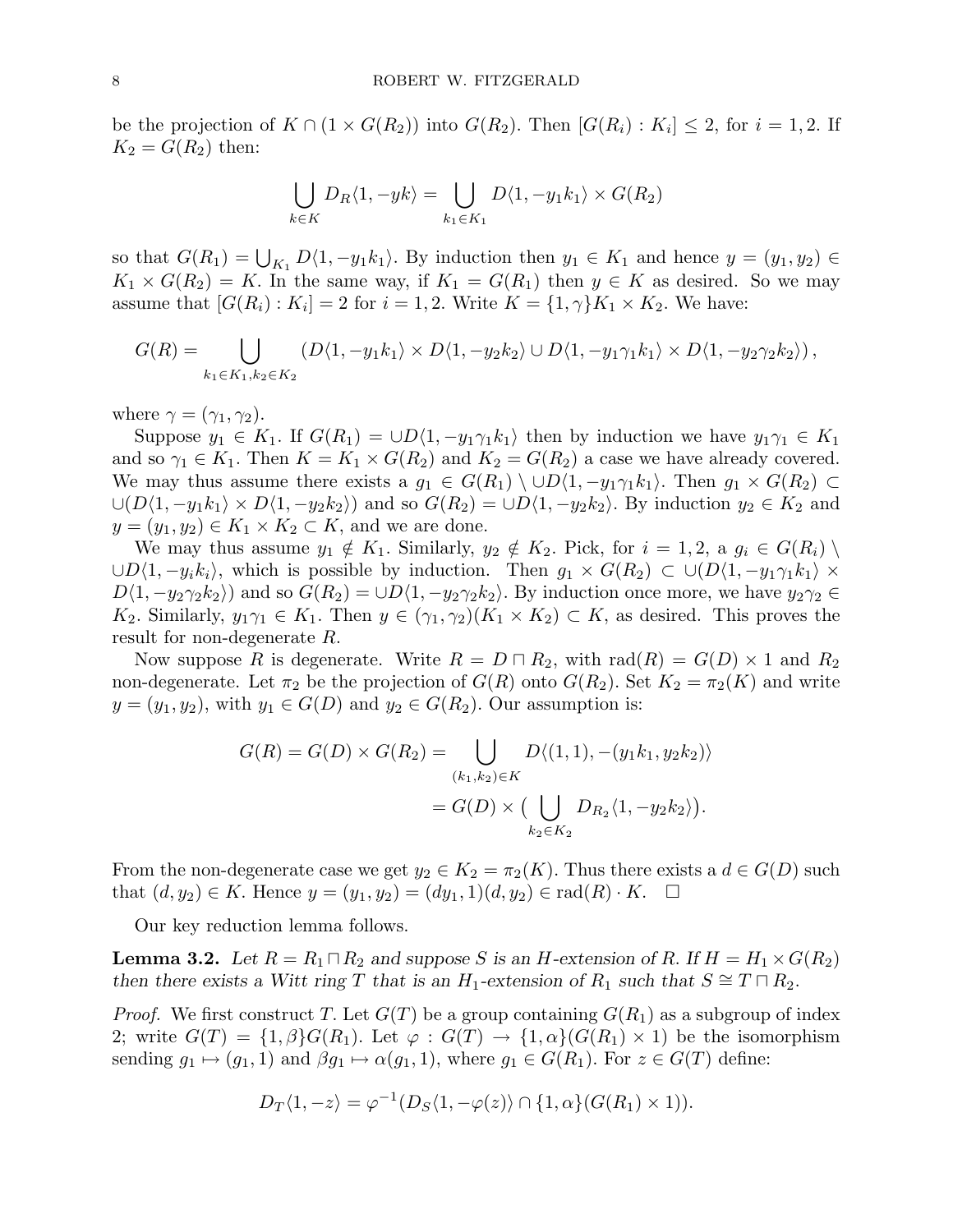We check that T is an  $H_1$ -extension of  $R_1$ . If  $z \in G(R_1) \setminus H_1$  then:

$$
D_T\langle 1, -z \rangle = \varphi^{-1}((D_{R_1}\langle 1, -z \rangle \times G(R_2)) \cap \{1, \alpha\}(G(R_1) \times 1))
$$
  
=  $\varphi^{-1}(D_{R_1}\langle 1, -z \rangle \times 1)$   
=  $D_{R_1}\langle 1, -z \rangle$ .

If  $z \in H_1$  then:

$$
D_T \langle 1, -z \rangle = \varphi^{-1} (\{1, \alpha\} (D_{R_1} \langle 1, -z \rangle \times G(R_2)) \cap \{1, \alpha\} (G(R_1) \times 1))
$$
  
=  $\varphi^{-1} (\{1, \alpha\} (D_{R_1} \langle 1, -z \rangle \times 1))$   
=  $\{1, \beta\} D_{R_1} \langle 1, -z \rangle$ .

Lastly, if  $z \in G(R_1)$  then:

$$
D_T\langle 1, -\beta z \rangle = \varphi^{-1}(D_S\langle 1, -\alpha(z, 1) \rangle \cap \{1, \alpha\}(G(R_1) \times 1)).
$$

Now:

$$
D_S\langle 1, -\alpha(z, 1) \rangle = \{1, -\alpha(z, 1)\} \left( (D_{R_1} \langle 1, -z \rangle \times G(R_2)) \cap (H_1 \times G(R_2)) \right)
$$
  
=  $\{1, -\alpha(z, 1)\} \left( (D_{R_1} \langle 1, -z \rangle \cap H_1) \times G(R_2) \right)$ 

Since  $(1,-1) \in D_{R_1} \langle 1, -z \rangle \cap H_1 \times G(R_2)$  we have:

$$
D_S\langle 1, -\alpha(z,1)\rangle = \{1, \alpha(-z,1)\} \left( \left(D_{R_1}\langle 1, -z\rangle \cap H_1\right) \times G(R_2)\right).
$$

Hence:

$$
D_T\langle 1, -\beta z \rangle = \varphi^{-1}(\{1, \alpha(-z, 1)\}(D_{R_1}\langle 1, -z \rangle \cap H_1) \times G(R_2)) \cap \{1, \alpha(-z, 1)\}(G(R_1) \times 1))
$$
  
=  $\varphi^{-1}(\{1, \alpha(-z, 1)\}(D_{R_1}\langle 1, -z \rangle \cap H_1) \times 1)$   
=  $\{1, -\beta z\}(D_{R_1}\langle 1, -z \rangle \cap H_1).$ 

We begin the verification that  $(G(T), D_T)$  is linked, so that T is indeed a Witt ring. Let  $t = \alpha^{\epsilon_1}(u, v) \in G(S)$  and let  $\beta^{\epsilon_2}x, \beta^{\epsilon_3}y \in G(T)$  with each  $\epsilon_i = 0$  or 1. **Claim.** If  $t \in \varphi(\beta^{\epsilon_3}y)D_S\langle 1, -\varphi(\beta^{\epsilon_2}x)\rangle$  then  $\beta^{\epsilon_1}u \in \beta^{\epsilon_3}yD_T\langle 1, -\beta^{\epsilon_2}x\rangle$ .

We first assume that  $\epsilon_1 = 0$ . We have four cases:

Case 1:  $\epsilon_2 = 0, \epsilon_3 = 0$ . Here  $(uy, v) \in D_S\langle 1, -(x, 1) \rangle$ , hence  $uy \in D_{R_1}\langle 1, -x \rangle \subset$  $D_T\langle 1, -x\rangle$ .

Case 2:  $\epsilon_2 = 0, \epsilon_3 = 1$ . Here  $\alpha(uy, v) \in D_S\langle 1, -(x, 1) \rangle$ . We must have that  $x \in H_1$  so  $\alpha(uy, v) \in \{1, \alpha\}(D_{R_1}\langle 1, -x \rangle \times G(R_2))$ . Then  $uy \in D_{R_1}\langle 1, -x \rangle$ . Thus  $\beta uy \in D_T\langle 1, -x \rangle =$  $\{1,\beta\}D_{R_1}\langle 1,-x\rangle.$ 

Case 3:  $\epsilon_2 = 1, \epsilon_3 = 0$ . Here:

$$
(uy, v) \in \{1, -\alpha(x, 1)\}((D_{R_1}\langle 1, -x \rangle \times G(R_2)) \cap H)
$$
  
=  $\{1, -\alpha(x, 1)\}((D_{R_1}\langle 1, -x \rangle \cap H_1) \times G(R_2))$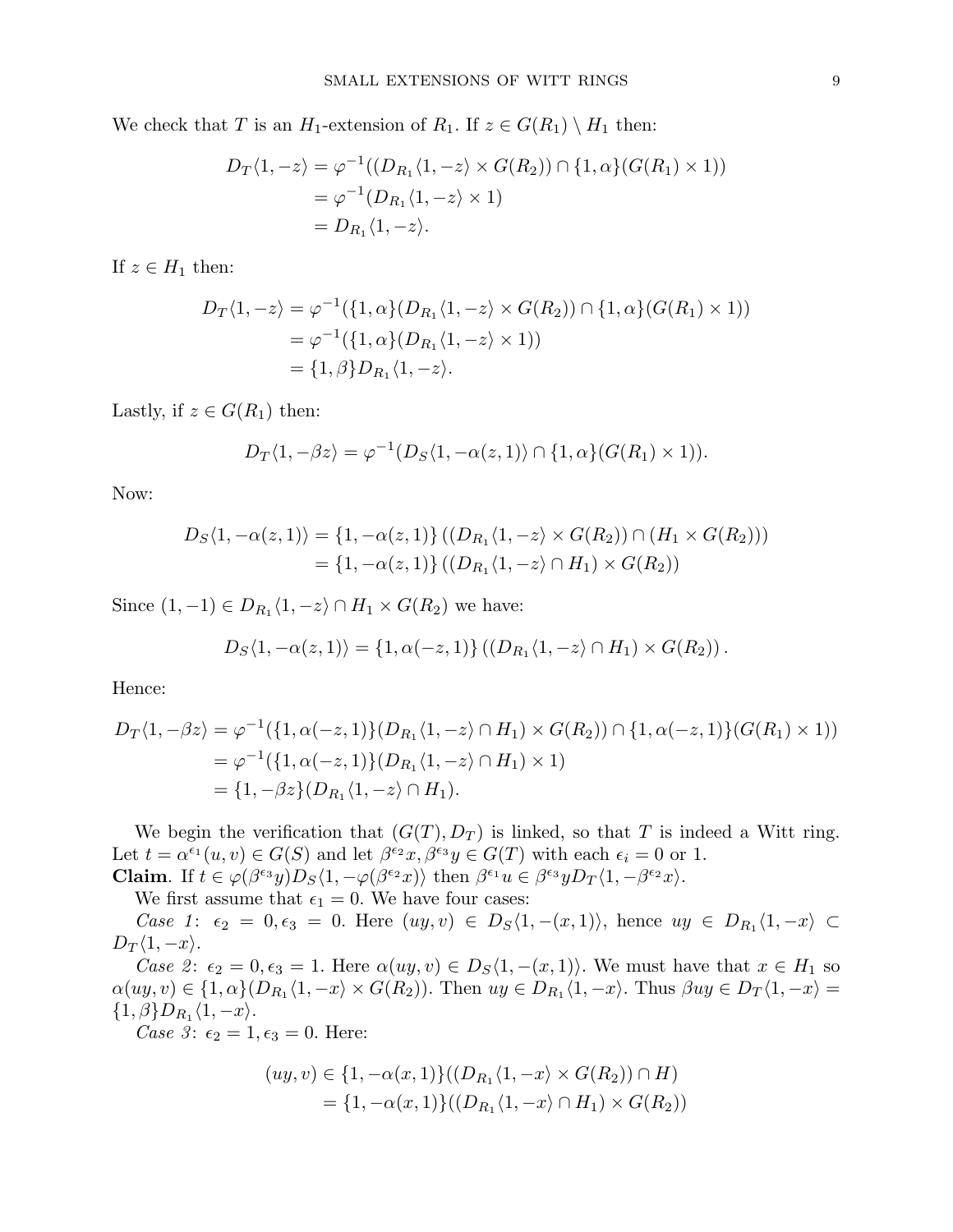Thus  $uy \in D_{R_1} \langle 1, -x \rangle \cap H_1$ . We obtain  $uy \in D_T \langle 1, -\beta x \rangle = \{1, -\beta x\} (D_{R_1} \langle 1, -x \rangle \cap H_1)$ .

Case 4:  $\epsilon_2 = 1, \epsilon_3 = 1$ . Here  $\alpha(uy, v) \in \{1, -\alpha(x, 1)\}((D_{R_1}\langle 1, -x \rangle \cap H_1) \times G(R_2))$ so that  $(-xuy, v) \in (D_{R_1}\langle 1, -x \rangle \cap H_1) \times G(R_2)$ . Thus  $-xuy \in D_{R_1}\langle 1, -x \rangle \cap H_1$  and  $\beta uy \in D_T \langle 1, -\beta x \rangle = \{1, -\beta x\} (D_{R_1} \langle 1, -x \rangle \cap H_1).$ 

The four cases with  $\epsilon_1 = 1$  are identical to the four above cases. For example, if  $\epsilon_1 = 1, \epsilon_2 = 0, \epsilon_3 = 0$  then we have  $\alpha(uy, v) \in D_S\langle 1, -(x, 1) \rangle$ , which is Case 2 above. Thus the Claim is proven.

We can now check linkage in T. Let  $x, y, z, w \in G(T)$  and suppose:

$$
xD_T\langle 1,-y\rangle \cap D_T\langle 1,-yz\rangle \cap wD_T\langle 1,-z\rangle \neq \emptyset.
$$

Apply  $\varphi$  to get:

$$
\varphi(x)D_S\langle 1, -\varphi(y)\rangle \cap D_S\langle 1, -\varphi(yz)\rangle \cap \varphi(w)D_S\langle 1, -\varphi(z)\rangle \neq \emptyset.
$$

By linkage on S, there exists a  $t \in G(S)$  in:

$$
\varphi(y)D_S\langle 1,-\varphi(x)\rangle\cap D_S\langle 1,-\varphi(xw)\rangle\cap \varphi(z)D_S\langle 1,-\varphi(w)\rangle.
$$

Now apply the Claim :

$$
yD_T\langle 1, -x \rangle \cap D_T\langle 1, -xw \rangle \cap zD_T\langle 1, -w \rangle \neq \emptyset,
$$

as desired.

Lastly, set  $W = T \sqcap R_2$ . Then  $G(W) = (\{1, \beta\}G(R_1)) \times G(R_2)$ . Set  $\gamma = (\beta, 1)$  so that  $G(W) = \{1, \gamma\}(G(R_1) \times G(R_2)) = \{1, \gamma\}G(R)$ . We will show W is an H-extension of R, via  $\gamma$ , and hence that  $S \cong W$ .

First let  $h = (h_1, g_2) \in H$ , where  $h_1 \in H_1 \subset G(R_1)$  and  $g_2 \in G(R_2)$ . Then:

$$
D_W\langle 1, -h \rangle = D_T\langle 1, -h_1 \rangle \times D_{R_2}\langle 1, -g_2 \rangle
$$
  
= (\{1, \beta\}D\_{R\_1}\langle 1, -h\_1 \rangle) \times D\_{R\_2}\langle 1, -g\_2 \rangle  
= \{1, \gamma\}D\_R\langle 1, -h \rangle.

Next let  $g = (g_1, g_2) \in G(R) \setminus H$ , with  $g_1 \in G(R_1) \setminus H_1$  and  $g_2 \in G(R_2)$ . Then:

$$
D_W\langle 1, -g \rangle = D_T\langle 1, -g_1 \rangle \times D_{R_2}\langle 1, -g_2 \rangle
$$
  
= 
$$
D_{R_1}\langle 1, -g_1 \rangle \times D_{R_2}\langle 1, -g_2 \rangle = D_R\langle 1, -g \rangle.
$$

Lastly, let  $g = (g_1, g_2) \in G(R)$ , with  $g_1 \in G(R_1)$  and  $g_2 \in G(R_2)$ . Then:

$$
D_W\langle 1, -\gamma g \rangle = D_W\langle 1, -(\beta g_1, g_2) \rangle
$$
  
\n
$$
= D_{R_1}\langle 1, -\beta g_1 \rangle \times D_{R_2}\langle 1, -g_2 \rangle
$$
  
\n
$$
= (\{1, -\beta g_1\}(D_{R_1}\langle 1, -g_1 \rangle \cap H_1)) \times D_{R_2}\langle 1, -g_2 \rangle
$$
  
\n
$$
= (D_{R_1}\langle 1, -g_1 \rangle \cap H_1) \times D_{R_2}\langle 1, -g_2 \rangle
$$
  
\n
$$
\cup \gamma(-g_1(D_{R_1}\langle 1, -g_1 \rangle \cap H_1) \times -g_2D_{R_2}\langle 1, -g_2 \rangle)
$$
  
\n
$$
= \{1, -\gamma(g_1, g_2)\}(D_R\langle 1, -(g_1, g_2) \rangle \cap H)
$$
  
\n
$$
= \{1, -\gamma g\}(D_R\langle 1, -g \rangle \cap H).
$$

Thus  $W = T \sqcap R_2$  is an H-extension of R and so is isomorphic to S.  $\Box$ 

Our last general lemma is the most technical, but it also does most of the work.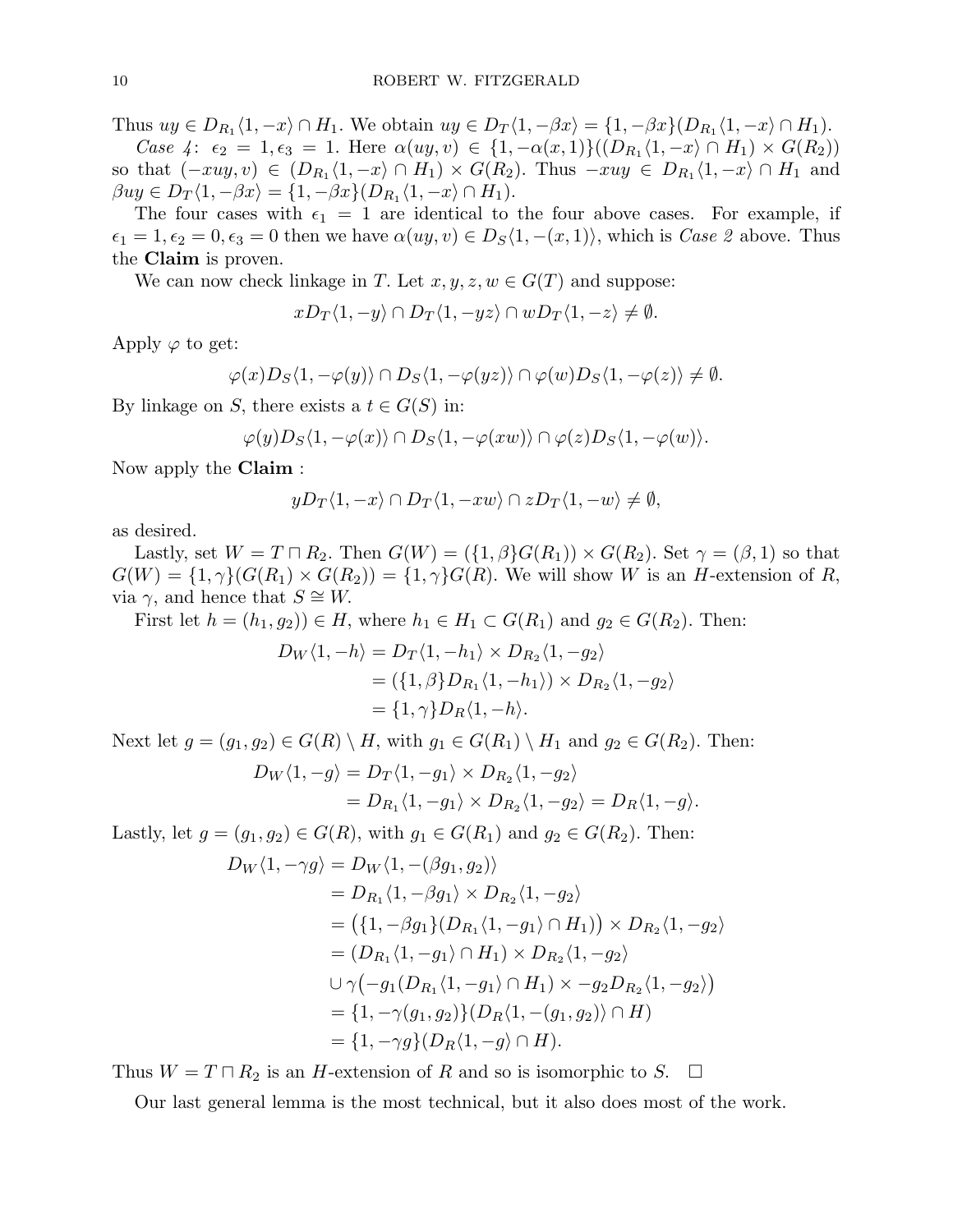**Lemma 3.3.** Let  $u \in G(R)$  and  $h \in H$ . Then:

$$
D_R\langle 1, uh, -h \rangle \setminus uH \subset \bigcup_{t \in h(D\langle 1, -u \rangle \cap H)} D_R\langle 1, -t \rangle.
$$

*Proof.* Let  $w \in D_R\langle 1, uh, -h \rangle \setminus uH$ . Then  $w \in D_R\langle 1, -hv \rangle$  for some  $v \in D_R\langle 1, -u \rangle$  and  $uw \notin H$ . We have:

$$
q(\alpha u, h) = q(u, h) = q(u, vh) = q(uw, vh).
$$

Thus, by linkage, there exists a  $t \in G(S)$  such that:

$$
q(\alpha u, h) = q(\alpha u, t) = q(uw, t) = q(uw, vh).
$$

The third equality gives  $vht \in D_S\langle 1, -uw \rangle$ . Since  $uw \notin H$  this implies  $t \in G(R)$ . Then the first two equalities give:

$$
ht \in D_S \langle 1, -\alpha u \rangle \cap G(R) = D_R \langle 1, -u \rangle \cap H,
$$
  

$$
t \in D_S \langle 1, -\alpha w \rangle \cap G(R) = D_R \langle 1, -w \rangle \cap H.
$$

Hence  $w \in D_R\langle 1, -t \rangle$  where  $t \in h(D_R\langle 1, -u \rangle \cap H)$ .  $\Box$ 

#### 4. Products: Degenerate Witt rings.

If R is a degenerate Witt ring then  $R = D \square R_2$ , for some Witt ring  $R_2$  and where  $G(D) = \{1, d\}$ , with  $D_D\langle 1, 1 \rangle = D_D\langle 1, d \rangle = \{1, d\}$ . We will often use the fact that if  $(u, v) \in G(R)$  then  $D_R\langle 1, -(u, v) \rangle = D_R\langle 1, -(du, v) \rangle$ .

**Lemma 4.1.** Suppose  $R = D \cap R_2$  is degenerate. Let  $\pi_1$  be the projection of  $G(R)$  onto  $G(D)$ . Let S be an H-extension of R. Then either  $G(D) \times 1 \subset H$  or S is isomorphic to an  $H_0$ -extension of R, for some subgroup  $H_0 \subset G(R)$  with  $\pi_1(H_0) = 1$ .

*Proof.* Suppose  $(d, 1) \notin H$  and that  $\pi_1(H) \neq 1$ , so that  $(d, y) \in H$  for some  $y \in G(R_2)$ . Let  $G_2$  be the subgroup of  $G(R_2)$  such that  $1 \times G_2 = H \cap (1 \times G(R_2))$ . Then  $H =$  $(1 \times G_2) \cup (d \times yG_2)$ . Set  $H_0 = 1 \times \{1, y\}G_2$ , and note that  $\pi_1(H_0) = 1$ .

Let  $\beta^2 = 1$  and set  $G(S_0) = \{1, \beta\}G(R_2)$ . Define  $S_0$ -value set s so that  $S_0$  is an  $H_0$ extension of R. We wish to show  $S \cong S_0$ . Extend  $G_2$  to a subgroup K of index two in  $G(R_2)$  that does not contain y. Define  $\varphi: G(S) \to G(S_0)$  by  $\alpha \mapsto \beta$  and for  $(u, v) \in G(R)$ :

$$
\varphi(u,v) = \begin{cases} (u,v), & \text{if } v \in K \\ (du,v), & \text{if } v \notin K. \end{cases}
$$

It is quickly checked that  $\varphi$  is an isomorphism. We will show:

(4.2) 
$$
\varphi(D_S\langle 1, -s \rangle) = D_{S_0}\langle 1, -\varphi(s) \rangle,
$$

for all  $s \in G(S)$ . This shows both that  $S_0$  is a Witt ring and that  $S \cong S_0$ .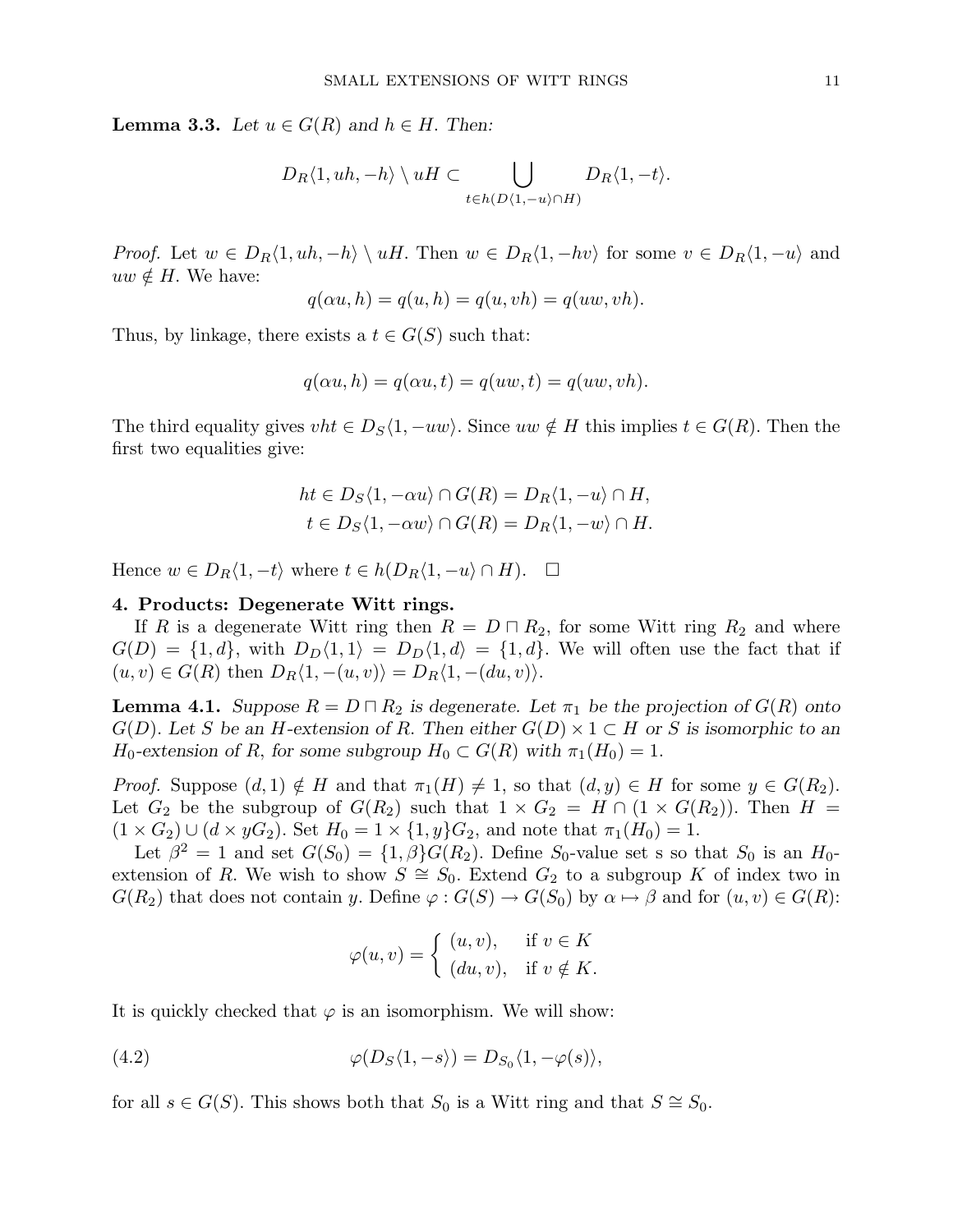Claim. If  $(u, v) \in G(R)$  then  $\varphi(D_R\langle 1, -(u, v) \rangle = D_R\langle 1, -(u, v) \rangle$ .

$$
D_R\langle 1, -(u,v) \rangle = \{1, d\} \times D_{R_2}\langle 1, -v \rangle
$$
  
= 1 \times (D\_{R\_2}\langle 1, -v \rangle \cap K) \cup d \times (D\_{R\_2}\langle 1, -v \rangle \cap K)  

$$
\cup 1 \times (D_{R_2}\langle 1, -v \rangle \cap yK) \cup d \times (D_{R_2}\langle 1, -v \rangle \cap yK).
$$

Thus:

$$
\varphi(D_R\langle 1, -(u, v) \rangle) = 1 \times (D_{R_2}\langle 1, -v \rangle \cap K) \cup d \times (D_{R_2}\langle 1, -v \rangle \cap K)
$$
  

$$
\cup d \times (D_{R_2}\langle 1, -v \rangle \cap yK) \cup 1 \times (D_{R_2}\langle 1, -v \rangle \cap yK)
$$
  

$$
= D_R\langle 1, -(u, v) \rangle,
$$

proving the Claim.

We now check (4.2) in various cases. First suppose  $s = (u, v) \in G(R)$ , with  $v \in K$ . Then  $s \in H$  iff  $u = 1$  and  $v \in G_2$ . We have  $\varphi(s) = s$  and  $\varphi(s) \in H_0$  iff  $u = 1$  and  $v \in G_2$ iff  $s \in H$ .  $D_S\langle 1, -s \rangle = \{1, \alpha\}D_R\langle 1, -s \rangle$  or  $D_R\langle 1, -s \rangle$  depending on whether or not  $s \in H$ . So by the Claim,  $\varphi(D_S\langle 1,-s\rangle) = \{1,\beta\}D_R\langle 1,-s\rangle$  or  $D_R\langle 1,-s\rangle$  depending on whether or not  $\varphi(s) \in H_0$ . Thus  $\varphi(D_S\langle 1, -s \rangle) = D_{S_0}\langle 1, -\varphi(s) \rangle$ .

Next suppose that  $s = (u, v) \in G(R)$  with  $v \in yK$ . Then  $s \in H$  iff  $u = d$  and  $v \in yG_2$ . We have  $\varphi(s) = (du, v)$  so that  $\varphi(s) \in H_0$  iff  $u = d$  and  $v \in yG_2$  iff  $s \in H$ . Again using the Claim: ½

$$
D_S\langle 1, -s \rangle = \begin{cases} \{1, \alpha\} D_R \langle 1, -s \rangle, & \text{if } s \in H \\ D_R \langle 1, -s \rangle, & \text{if } s \notin H. \end{cases}
$$

Thus:

$$
\varphi(D_S\langle 1,-s\rangle) = \begin{cases} \{1,\beta\}D_R\langle 1,-s\rangle, & \text{if } \varphi(s) \in H_0 \\ D_R\langle 1,-s\rangle & \text{if } \varphi(s) \notin H_0. \end{cases}
$$

Now  $D_R\langle 1, -s \rangle = D_R\langle 1, -(u, v) \rangle = D_R\langle 1, -(du, v) \rangle = D_R\langle 1, -\varphi(s) \rangle$ . Hence we have as desired that  $\varphi(D_S\langle 1,-s\rangle) = D_{S_0}\langle 1,-\varphi(s)\rangle$ .

Now suppose  $s = \alpha(u, v) \in \alpha G(R)$ . Then:

$$
D_S\langle 1, -s \rangle = \{1, -\alpha(u, v)\}(D_R\langle 1, -(u, v) \rangle \cap H)
$$
  
=  $\{1, -\alpha(u, v)\}[(\{1, d\} \times D_{R_2}\langle 1, -v \rangle) \cap (1 \times G_2 \cup d \times yG_2)]$   
=  $\{1, -\alpha(u, v)\}[1 \times (D_{R_2}\langle 1, -v \rangle \cap G_2) \cup d \times (D_{R_2}\langle 1, -v \rangle \cap yG_2)]$ 

Now:

$$
\varphi((1 \times (D_{R_2}\langle 1, -v \rangle \cap G_2)) \cup (d \times (D_{R_2}\langle 1, -v \rangle \cap yG_2)))
$$
  
= 1 \times (D\_{R\_2}\langle 1, -v \rangle \cap G\_2) \cup 1 \times (D\_{R\_2}\langle 1, -v \rangle \cap yG\_2)  
= 1 \times (D\_{R\_2}\langle 1, -v \rangle \cap \{1, y\}G\_2)  
= D\_R\langle 1, -(u, v) \rangle \cap H\_0.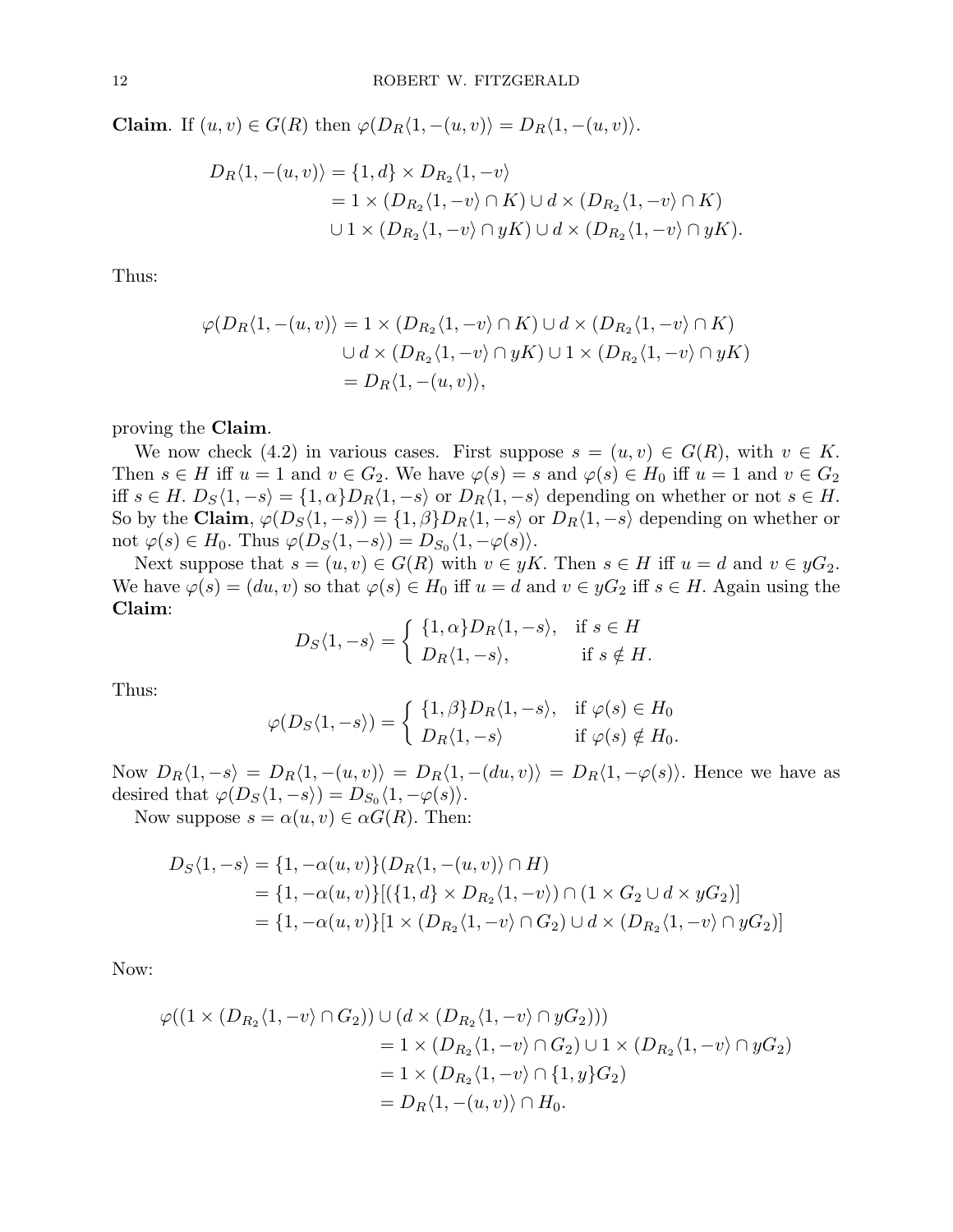Thus if  $v \in K$  then:

$$
\varphi(D_S\langle 1, -s \rangle) = \varphi(D_S\langle 1, -\alpha(u, v) \rangle
$$
  
=  $\{1, -\beta(u, v)\}(D_R\langle 1, -(u, v) \rangle \cap H_0) = D_{S_0}\langle 1, -\varphi(s) \rangle$ ,

verifying (4.2) in this case.

Lastly, if  $v \in yK$  then:

$$
\varphi(D_S\langle 1, -s \rangle) = \varphi(D_S\langle 1, -\alpha(u, v) \rangle)
$$
  
=  $\{1, -\beta(du, v)\}(D_R\langle 1, -(u, v) \rangle \cap H_0)$   
=  $\{1, -\beta(du, v)\}(D_R\langle 1, -(du, v) \rangle \cap H_0)$   
=  $D_{S_0}\langle 1, -\varphi(s) \rangle$ .

Thus  $(4.2)$  holds in all cases.  $\Box$ 

#### 5. Products: Local type factors.

Lemma (3.3) looks simpler when one factor has local type.

**Lemma 5.1.** Suppose  $R = L \square R_2$ , with L of local type. Suppose S is an H-extension of R. Let  $h = (h_1, h_2) \in H$  and  $u = (u_1, u_2) \in G(R)$  such that  $u_1 \notin D_L\langle 1, -h_1 \rangle$  while  $u_2 \in D_{R_2}\langle 1, -h_2 \rangle$ . Then:

$$
G(R) = uH \cup (u_1 \times G(R_2)) \cup \bigcup_{t \in h(D_R\langle 1, -u \rangle \cap H)} D_R\langle 1, -t \rangle.
$$

*Proof.* Write  $Q(L) = \{1, \rho\}$ . Then  $\langle \langle -u, -h \rangle \rangle = (\rho, 1)$ . Hence  $-D_R \langle \langle -u, -h \rangle \rangle' = \{(x, y) \in$  $G(R) : x \neq 1$ . Now  $-u \cdot \langle -u, -h, uh \rangle \simeq \langle 1, uh, -h \rangle$ . Thus  $D_R\langle 1, uh, -h \rangle = \{ (x, y) \in$  $G(R): x \neq u_1$ . Apply (3.3).  $\Box$ 

**Lemma 5.2.** Suppose  $R = L \square R_2$ , with L of local type. Let  $\pi_1$  be the projection of  $G(R)$  onto  $G(L)$ . Let S be an H-extension of R and suppose that  $\pi_1(H) = G(L)$ . Let  $u = (u_1, u_2) \in G(R).$ 

- (a) If  $|G(L)| \geq 4$  then  $\pi_1(D_R\langle 1, -u \rangle \cap H) = D_L\langle 1, -u_1 \rangle$ .
- (b) If  $L = \mathbb{Z}$  and  $\pi_1(D_R\langle 1, -u \rangle \cap H) \neq D_L\langle 1, -u_1 \rangle$  for some u, then  $H = 1 \times H_2 \cup$  $-1 \times -H_2$ , where  $1 \times H_2 = H \cap (1 \times G(R_2))$  and  $H_2$  is an ordering on  $R_2$ .

*Proof.* Suppose that  $\pi_1(D_R\langle 1, -u \rangle \cap H) = K \langle D_L\langle 1, -u_1 \rangle$ . **Claim.** If  $v \in G(L) \setminus K$  then  $(v, -1) \in H$ .

Since  $\pi_1(H) = G(L)$  there exists a  $w \in G(R_2)$  such that  $(v, w) = h \in H$ . Now:

$$
D_R\langle 1, uh, -h \rangle = -u(D_L\langle \langle -u, -v \rangle \rangle' \times D_{R_2}\langle \langle -u_2, -w \rangle \rangle')
$$
  

$$
\supset u_1 G(L)^{\cdot} \times u_2 T,
$$

where  $T = -D_{R_2}\langle\langle -u_2, -w \rangle\rangle'$ . Also:

$$
\bigcup_{t\in h(D_R\langle 1,-u\rangle\cap H)}D_R\langle 1,-t\rangle\subset \left(\bigcup_{k\in K}D_L\langle 1,-vk\rangle\right)\times G(R_2).
$$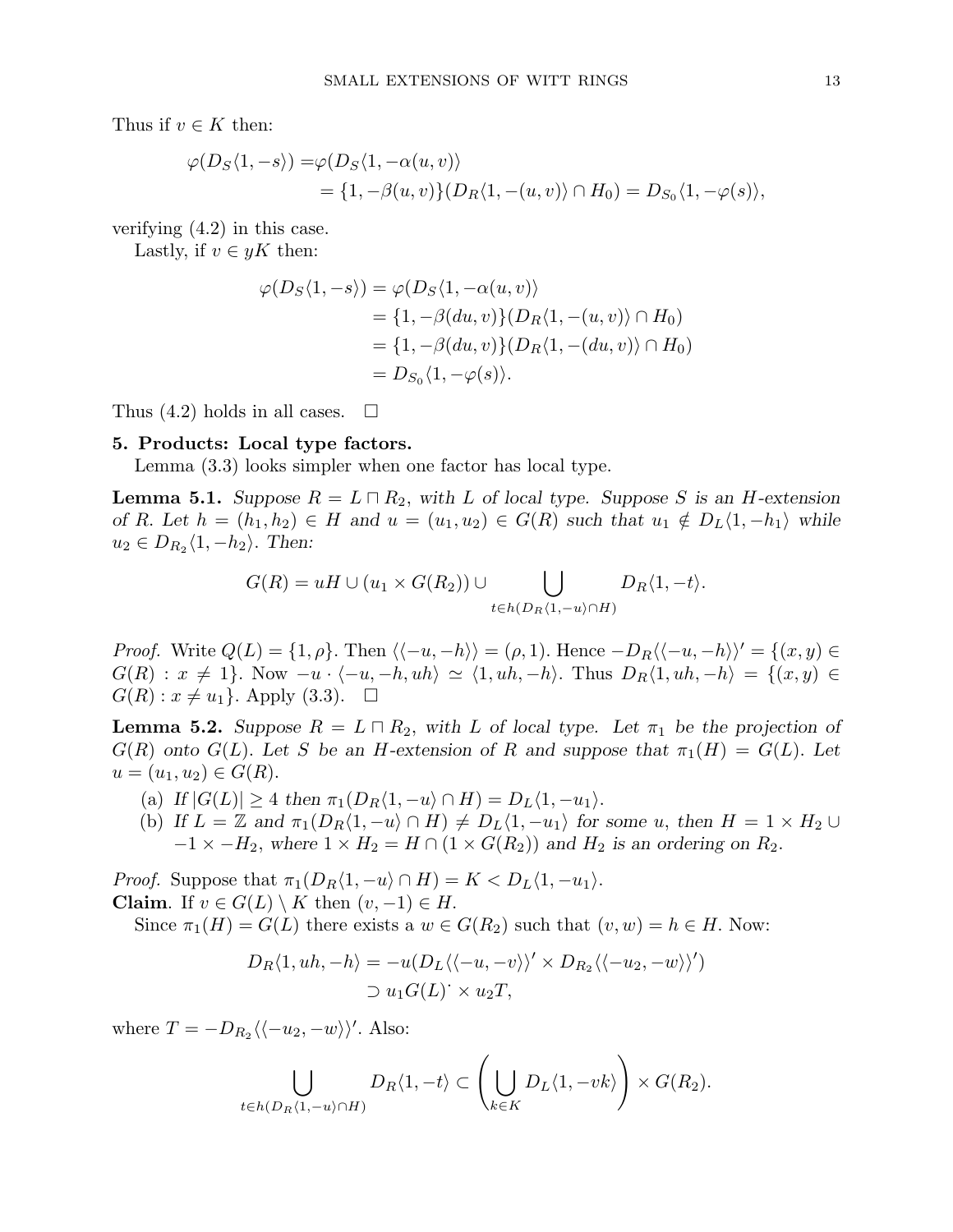Now  $v \notin K$  implies  $G(L) \neq \cup D_L\langle 1, -vk \rangle$  by (3.1). Choose a  $g \in G(L) \setminus \cup D_L\langle 1, -vk \rangle$ .

We check that we may assume  $g \neq u_1$ . If  $v \in D_L\langle 1, -u_1 \rangle$  then we have  $u_1D_L\langle 1, -v \rangle =$  $D_L\langle 1, -v\rangle \subset \cup D_L\langle 1, -vk\rangle$  and so no  $g \in G(L) \setminus \cup D_L\langle 1, -vk\rangle$  is equal to  $u_1$ . If instead  $v \notin D_L\langle 1, -u_1\rangle$  then, as  $|K| < |D_L\langle 1, -u_1\rangle|$ , there exists a  $w \neq u_1$  such that  $K \subset$  $D_L\langle 1, -u_1\rangle \cap D_L\langle 1, -w\rangle$ . If  $v \notin D_L\langle 1, -w\rangle$  then w is not in any  $D_L\langle 1, -vk\rangle$ , for  $k \in K$ , and we may take  $g = w$ . If  $v \in D_L\langle 1, -w \rangle$  then  $v \notin D_L\langle 1, -u_1w \rangle$  and we may take  $g = u_1w$ .

We thus have  $g \in u_1 G(L) \setminus \cup D_L \langle 1, -vk \rangle$ . So  $g \times u_2 T \subset uH$  by (3.3). Hence  $u_1 g \times T \subset$ H. Then  $(u_1g, u_2), (u_1g, -u_2w) \in H$  and so  $(1, -w) \in H$ . We obtain that  $(v, -1) =$  $(v, w)(1, -w) \in H$  and the **Claim** is proven.

Now suppose  $u_1 \neq 1$ . Let  $x \in G(L)$ . Since  $|K| < |D_L\langle 1, -u_1\rangle|$  we have  $|K| \leq \frac{1}{4}|G(L)|$ . So we can choose  $v \in G(L) \setminus \{1, x\}$ . Then  $(v, -1)$  and  $(vx, -1)$  are in H by the Claim. Hence  $(x, 1) \in H$ . This shows that  $G(L) \times 1 \subset H$ . But then  $D_L\langle 1, -u_1 \rangle \times 1 \subset D_R\langle 1, -u \rangle \cap H$ and  $\pi_1(D_R\langle 1,-u\rangle \cap H) = D_L\langle 1,-u_1\rangle$ , as desired.

Next suppose  $u_1 = 1$  and  $|G(L)| \geq 4$ . We show  $\pi_1(D_R\langle 1, -u \rangle \cap H) = G(L)$ . Pick any  $a \in G(L)$  and pick a  $b \in G(L)$  such that  $a \in D_L\langle 1, -b \rangle$ . This is possible since  $|G(L)| \geq 4$ implies there are at least two b's such that  $a \in D_L\langle 1, -b \rangle$ . So there is such a b not equal to 1. Then, by the above paragraph,  $\pi_1(D_R\langle 1, -(b, u_2) \rangle \cap H) = D_L\langle 1, -b \rangle$  contains a. Thus there exists a  $k \in D_{R_2}\langle 1, -u_2 \rangle$  such that  $(a, k) \in H$ . Thus  $(a, k) \in D_R\langle 1, -(u_1, u_2) \rangle$ , as  $u_1 = 1$ , and so  $a \in \pi_1(D_R\langle 1, -u \rangle \cap H)$ .

Lastly, suppose  $u_1 = 1$  and  $L = \mathbb{Z}$ . Here  $K = \{1\}$  and  $v = -1$ . The Claim shows that  $(-1,-1) \in H$ . Now  $H_2 = H \cap (1 \times G(R_2))$  has index 2 in H since  $1 \times G(R_2)$  has index 2 in  $G(R)$  and  $H \not\subset 1 \times G(R_2)$ . Hence  $H = 1 \times H_2 \cup -1 \times -H_2$ . The last paragraph of the proof of the Claim gives  $u_1g \times T \subset H$ , where  $g \neq u_1$ . Thus  $g = -1$  and after multiplying by  $-1 \in H$  we get:

(5.3) 
$$
1 \times D_{R_2} \langle \langle -u_2, -w \rangle \rangle' \subset H.
$$

This holds for all  $w \in G(R_2)$  such that  $(-1, w) \in H$ , that is, for all  $w \in -H_2$ . Thus for any  $h_2 \in H_2$ :

$$
-u_2D_{R_2}\langle 1, h_2 \rangle \subset D_{R_2}\langle -u_2, h_2, -u_2h_2 \rangle \subset H_2
$$
  

$$
D_{R_2}\langle 1, h_2 \rangle \subset H_2.
$$

Thus  $H_2$  is a preoredering. Also (5.3) holds for any  $u_2 \in G(R_2)$  with  $\pi_1(D_R\langle 1, -(1, u_2) \rangle)$  = 1. That is,  $D_R\langle 1, -(1, u_2) \rangle \cap (-1 \times -H_2) = \emptyset$  or equivalently,  $u_2$  is not in  $D_{R_2}\langle 1, h_2 \rangle$  for any  $h_2 \in H_2$ . For such a  $u_2$ , (5.3) implies  $-u_2 \in H_2$ . Hence:

$$
G(R_2) = -H_2 \cup \bigcup_{h_2 \in H_2} D_{R_2} \langle 1, h_2 \rangle.
$$

But  $H_2$  is a preordering so that  $\cup D_{R_2}\langle 1, h_2\rangle \subset H_2$ . Thus  $G(R_2) = -H_2 \cup H_2$ ,  $H_2$  has index 2 in  $G(R_2)$  and so  $H_2$  is an ordering.  $\Box$ 

**Notation.** Suppose  $R = R_1 \cap R_2$  and that H is a subgroup of  $G(R)$ . For  $x \in G(R_1)$  set  $F(x) = \{y \in G(R_2) : (x, y) \in H\}.$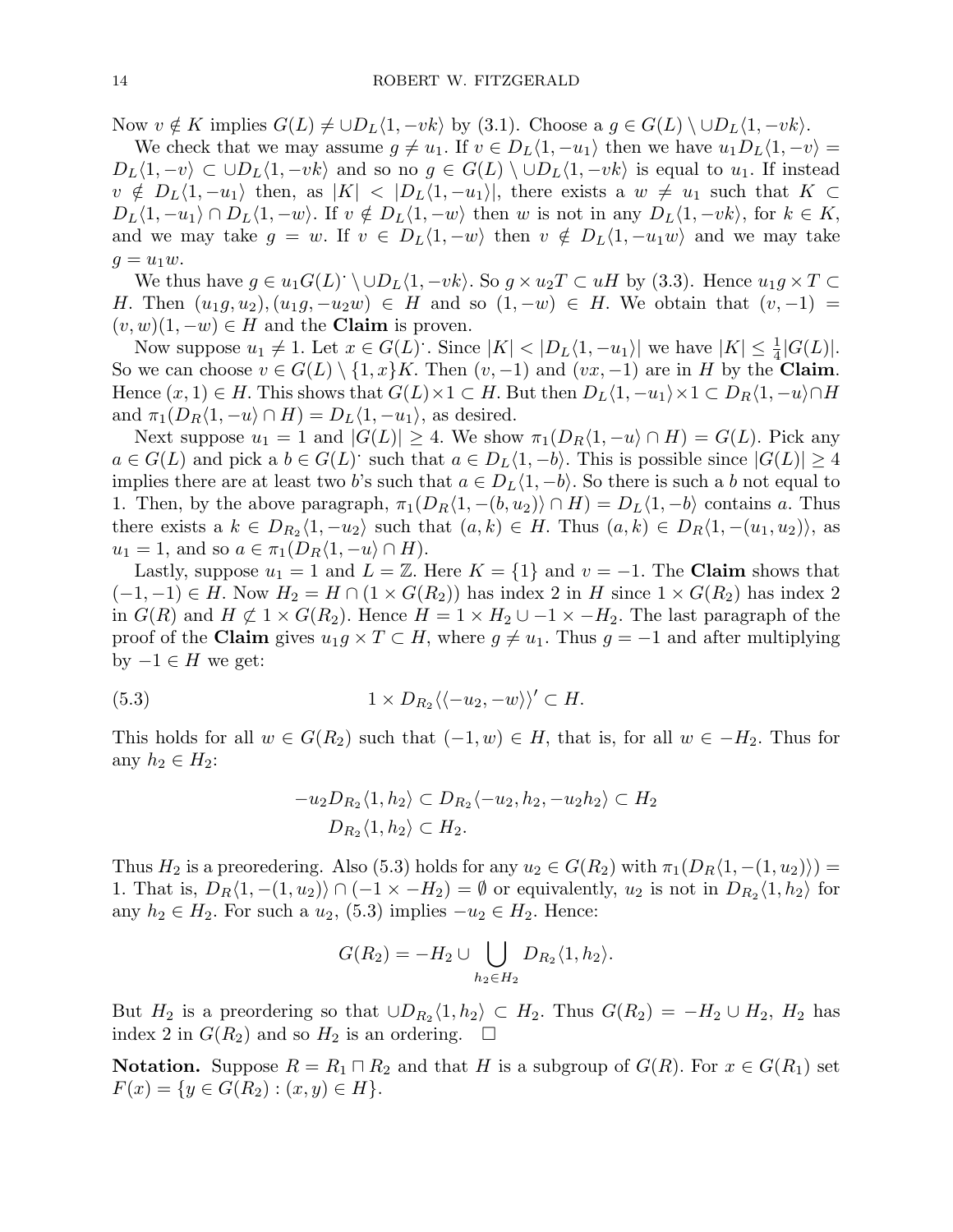**Lemma 5.4.** Let  $R = R_1 \square R_2$  and let S be an H-extension of R. Let  $\pi_1$  be the projection of  $G(R)$  onto  $G(R_1)$  and suppose  $\pi_1(H) = G(R_1)$ . Then for all  $x \in G(R_1)$ :

- (a)  $F(x)$  is non-empty.
- (b)  $F(1)$  is a subgroup of  $G(R_1)$ .
- (c)  $F(x)$  is a coset of  $F(1)$ .

*Proof.* No  $F(x)$  is empty since  $\pi_1(H) = G(R_1)$ . Clearly  $F(1)$  is a subgroup. Fix  $y_0 \in F(x)$ . If  $y \in F(1)$  then  $(1, y), (x, y_0) \in H$  implies  $(x, yy_0) \in H$  and so  $yy_0 \in F(x)$ . This says  $y_0F(1) \subset F(x)$ .

Now let  $y \in F(x)$ . Then  $(x, y_0), (x, y) \in H$  so that  $(1, yy_0) \in H$ . Hence  $yy_0 \in F(1)$  and we have the reverse inclusion  $F(x) \subset y_0F(1)$ .  $\Box$ 

**Lemma 5.5.** Let  $R = R_1 \square R_2$  be of elementary type. Let S be an H-extension of R. Let  $\pi_1$  be the projection of  $G(R)$  onto  $G(R_1)$ . Suppose the following:

- (1)  $\pi_1(H) = G(R_1)$ .
- (2)  $F(a) \cap rad(R_2) \subset \{1\}$ , for all  $a \in G(R_1)$ .
- (3) For all  $u = (u_1, u_2) \in G(R)$  we have  $\pi_1(D_R \langle 1, -u \rangle \cap H) = D_{R_1} \langle 1, -u_1 \rangle$ .

Then  $H = G(R_1) \times H_2$ , for some subgroup  $H_2 \subset G(R_2)$ .

*Proof.* Let  $a \in G(R_1)$ . We will first show that:

(5.6) 
$$
G(R_2) = \bigcup_{k \in F(a)} D_{R_2} \langle 1, -k \rangle.
$$

Pick any  $b \in D_{R_1} \langle 1, -a \rangle$  and any  $g \in G(R_2)$ . Then  $a \in D_{R_1} \langle 1, -b \rangle = \pi_1(D_R \langle 1, -(b,g) \rangle \cap I$ H) by assumption (3). Hence there exists a  $k \in D_{R_2}\langle 1, -g \rangle$  with  $(a, k) \in H$ . That is,  $g \in D_{R_2}\langle 1, -k \rangle$  for some  $k \in F(a)$ , proving (5.6).

Write  $F(a) = yF(1)$  as in (5.4). Then (5.6) becomes:

$$
G(R_2) = \bigcup_{k \in F(1)} D_{R_2} \langle 1, -yk \rangle.
$$

Thus  $y \in rad(R_2) \cdot F(1)$  by (3.1). That is, there exists a  $d \in rad(R_2)$  such that  $d \in yF(1)$  $F(a)$ . By assumption (2) then  $d = 1$ . Hence  $y \in F(1)$  and so  $F(a) = F(1)$ . By assumption (1) we have  $(a, m) \in H$  for some  $m \in G(R_2)$ . Then  $m \in F(a) = F(1)$  so that  $(1, m) \in H$ also. So  $(a, 1) = (a, m)(1, m) \in H$ . Hence  $G(R_1) \times 1 \subset H$  and  $H = G(R_1) \times F(1)$ .  $\Box$ 

We first complete the case of a local factor L with  $|G(L)| \geq 8$ .

**Corollary 5.7.** Let  $R = L \square R_2$ , with  $R_2$  of elementary type, L of local type and  $|G(L)| \geq 8$ . Let S be an H-extension of R. Suppose  $F(a) \cap rad(R_2) \subset \{1\}$  for all  $a \in G(L)$ . Then either  $H = 1 \times H_2$  or  $H = G(L) \times H_2$  for some subgroup  $H_2 \subset G(R_2)$ .

*Proof.* Again let  $\pi_1$  denote the projection of  $G(R)$  onto  $G(L)$ . We know that  $\pi_1(H) = 1$  or  $G(L)$ , by (2.2). If  $\pi_1(H) = 1$  then clearly  $H = 1 \times H_2$  for some subgroup  $H_2$ . So suppose that  $\pi_1(H) = G(L)$ , the first hypothesis of (5.5). We are assuming the second hypothesis as well. And (5.2) shows the third hypothesis of (5.5) holds. Hence  $H = G(L) \times H_2$ , for some subgroup  $H_2$ .  $\Box$ 

The argument for  $R = \mathbb{Z} \cap R_2$  is different.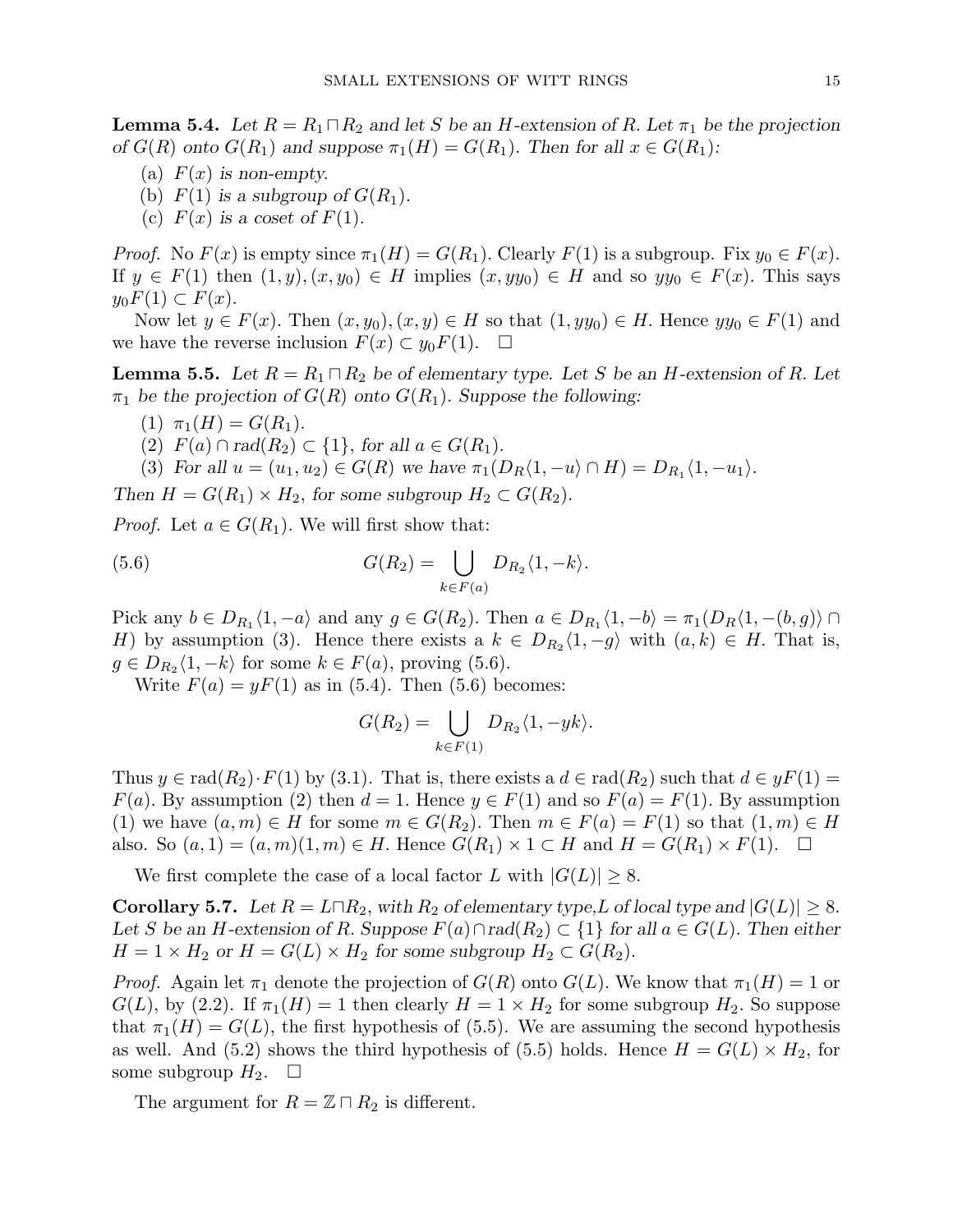**Lemma 5.8.** Let R be a real Witt ring of elementary type. Let  $P \subset G(R)$  be an ordering. Suppose that for all  $x \in P$  that:

$$
P = \bigcup_{k \in D\langle 1, -x \rangle \cap P} D\langle 1, xk \rangle.
$$

Then  $R = \mathbb{Z} \cap R_2$ , for some Witt ring  $R_2$ .

*Proof.* Suppose  $\mathbb Z$  is not a factor of R. Then R has a group ring factor that is real. Thus  $R = R_0[E_1] \sqcap R_2$ , for some Witt rings  $R_0, R_2$ , and we may assume  $P = P_0\{1, t\} \times G(R_2)$ , where  $P_0 \subset G(R_0)$  is an ordering on  $R_0$  and  $E_1 = \{1, t\}$ . Then take  $x = (t, 1)$ . We have that  $D\langle 1, -x \rangle = \{1, -t\} \times G(R_2)$  and  $D\langle 1, -x \rangle \cap P = 1 \times G(R_2)$ . Thus:

$$
P = \bigcup_{k \in D\langle 1, -x \rangle \cap P} D\langle 1, xk \rangle = \bigcup_{g_2 \in G(R_2)} D\langle (1, 1), (t, g_2) \rangle
$$

$$
= \{1, t\} \times G(R_2)
$$

Hence  $P_0 = 1$  and  $R_0 = \mathbb{Z}$ , giving a contradiction.  $\Box$ 

**Lemma 5.9.** Let  $R = \mathbb{Z} \cap R_2$  and suppose S is an H-extension of R. Then one of the following occurs.

- (a)  $H = 1 \times H_2$  for some subgroup  $H_2 \subset G(R_2)$ .
- (b)  $R = \mathbb{Z} \cap R_3$ , for some Witt ring  $R_3$ , and  $\{\pm 1\} \times 1 \subset H$ .
- (c)  $R = \mathbb{Z} \sqcap \mathbb{Z} \sqcap R_3$ , for some Witt ring  $R_3$ , and  $(1, 1) \times G(R_3) \subset H$ .

*Proof.* Again let  $\pi_1$  be the projection of  $G(R)$  onto  $G(\mathbb{Z}) = \{\pm 1\}$ . If  $\pi_1(H) = 1$  the we are in case (a). Thus we may assume that  $\pi_1(H) = G(\mathbb{Z})$ . If for every  $u \in G(R)$  we have that  $\pi_1(D_R\langle 1,-u\rangle \cap H) = D\langle 1,-\pi_1(u)\rangle$  then (5.5) implies we are in case (b). So suppose this fails for some  $u \in G(R)$ . Then by  $(5.2)$   $H = 1 \times H_2 \cup (-1 \times -H_2)$ , for some ordering  $H_2$ of  $G(R_2)$ . We will first show that for every  $h_2 \in H_2$  that:

$$
H_2 = \bigcup_{k \in D_{R_2} \langle 1, -h_2 \rangle \cap H_2} D_{R_2} \langle 1, h_2 k \rangle.
$$

Consider  $\varphi = \langle (1, 1), (1, h_2), (1, -1) \rangle \in S$ . We compute its value set two ways. First:

$$
D_S\langle (1,1), (1,h_2), (1,-1) \rangle = \bigcup_{\beta \in D_S\langle (1,1), (1,-h_2) \rangle} D_S\langle (1,1), \beta(1,h_2) \rangle.
$$

Now  $(-1,h_2) \notin H$  so  $D_S \langle (1,1), (1,-h_2) \rangle = 1 \times D_{R_2} \langle 1,-h_2 \rangle$ . For  $\varphi$  to represent an element of  $\alpha(1 \times G(R_2))$  we must have  $\beta \in -H = H$ . That is,  $\beta = (1, \beta_2)$  with  $\beta_2 \in H_2$ . Thus:

$$
D_S(\varphi) \cap \alpha(1 \times G(R_2)) = \alpha \cdot \bigcup_{\beta_2 \in D_{R_2} \langle 1, -h_2 \rangle \cap H_2} (1 \times D_{R_2} \langle 1, \beta_2 h_2 \rangle).
$$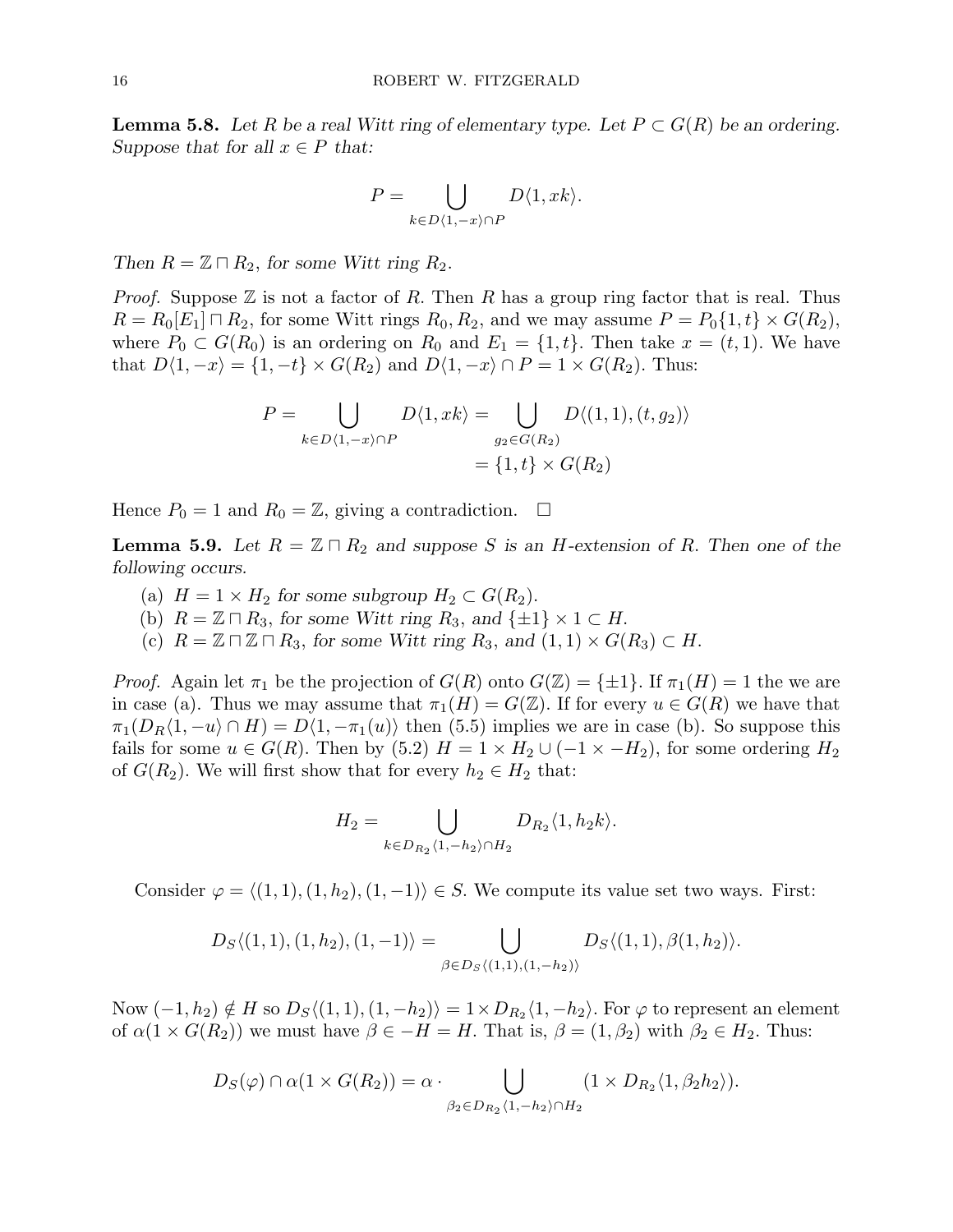Next:

$$
D_S(\varphi) = (1, h_2) \cdot \bigcup_{\gamma \in D_S \langle (1,1), (1,-1) \rangle} D_S \langle (1,1), \gamma(1, h_2) \rangle.
$$

For any  $x \in H_2$  take  $\gamma = (1, x) \in D_S \langle (1, 1), (1, -1) \rangle$ . Then since  $(-1, -xh_2) \in H$ :

$$
\alpha(1, x) \in (1, h_2)D_S \langle (1, 1), -(-1, -xh_2) \rangle
$$
  
= (1, h\_2) \cdot \{1, \alpha\}(1 \times D\_{R\_2} \langle 1, xh\_2 \rangle)

Thus  $D_S(\varphi) \cap \alpha(1 \times G(R_2)) = \alpha(1 \times H_2)$ . The two computations of  $D_S(\varphi)$  thus yield  $H_2 = \bigcup D_{R_2} \langle 1, \beta h_2 \rangle$ , over  $\beta \in D_{R_2} \langle 1, -h_2 \rangle \cap H_2$ .

We may now apply (5.8) to obtain  $R_2 = \mathbb{Z} \cap R_3$ , for some Witt ring  $R_3$ . Let  $H_3 \subset G(R_3)$ be the subgroup such that  $H_2 \cap (1 \times G(R_3)) = 1 \times H_3$ . We note that both  $H_2$  and  $1 \times G(R_3)$ have index two in  $G(R_2)$ .

If  $H_2 = 1 \times G(R_3)$  then  $(1,1) \times G(R_3) \subset H$  and we are in case (c). So suppose  $H_2 \neq 1 \times G(R_3)$ . Then  $1 \times H_3$  has index two in  $H_2$  and  $H_3$  has index two in  $G(R_3)$ . Write  $H_2 = 1 \times H_3 \cup (-1 \times zH_3)$ , for some  $z \in G(R_3)$ . Then:

$$
(5.10) \qquad H = [(1,1) \times H_3] \cup [(1,-1) \times zH_3] \cup [(-1,-1) \times -H_3] \cup [(-1,1) \times -zH_3].
$$

Now  $[G(R_3): H_3] = 2$  implies at least one of the cosets  $zH_3, -H_3, -zH_3$  equals  $H_3$ . Say  $zH_3 = H_3$ . Then the second term of (5.10) shows  $(1,1,1), (1,-1,1) \in H$ . Set  $R_4$  equal to the product of the first copy of Z and R<sub>3</sub>. Then  $R = \mathbb{Z} \cap R_4$  and  $\{\pm 1\} \times 1 \subset H$ . We are thus in case (b). Next say  $-H_3 = H_3$ . Then  $(1, -1) \in 1 \times H_3 \subset H_2$ . Since  $H_2$  is an ordering we have  $D_{R_2}\langle (1,1), (1,-1) \rangle \subset H_2$ . But the  $1 \times G(R_3) \subset H_2$ , a case we have already considered. Lastly, suppose  $-zH_3 = H_3$ . Then the fourth term of (5.10) shows  $(1, 1, 1), (-1, 1, 1) \in H$ . This is case (b) again.  $\square$ 

#### 6. Products: Group ring factors.

**Lemma 6.1.** Let  $R = R_1 \sqcap R_2$ , with  $R_1 = R_0[E_1]$  and  $E_1$  generated by t. Let S be an Hextension of R. Let  $\pi_1$  be the projection of  $G(R)$  onto  $G(R_1)$  and suppose  $\pi_1(H) \not\subset G(R_0)$ . Then either  $\pi_1(H) = G(R_1)$  or  $1 \times G(R_2) \subset H$ .

*Proof.* From  $\pi_1(H) \not\subset G(R_0)$  we may assume  $h = (t, g_2) \in H$ , for some  $g_2 \in G(R_2)$ . Suppose  $\pi_1(H) \neq G(R_1)$ , Choose  $-g_1 \in G(R_1) \setminus \pi_1(H)$ . Then  $-g_1t \notin \pi_1(H)$ . Set  $u =$  $(g_1t, 1)$  and note that  $\pi_1(D_R\langle 1, -u \rangle \cap H) = 1$ . Now:

$$
D_R\langle 1, uh, -h \rangle = D_{R_1}\langle 1, g_1, -t \rangle \times D_{R_2}\langle 1, g_2, -g_2 \rangle
$$
  

$$
\supset g_1 \times G(R_2).
$$

Also:

$$
\bigcup_{k\in h(D_R\langle 1,-u\rangle\cap H)} D_R\langle 1,-k\rangle \subset D_{R_1}\langle 1,-t\rangle \times G(R_2) = \{1,-t\} \times G(R_2).
$$

Hence by (3.3),  $g_1 \times G(R_2) \subset uH$ . Multiplying by u gives  $t \times G(R_2) \subset H$ . Thus  $1 \times G(R_2) \subset$  $H. \square$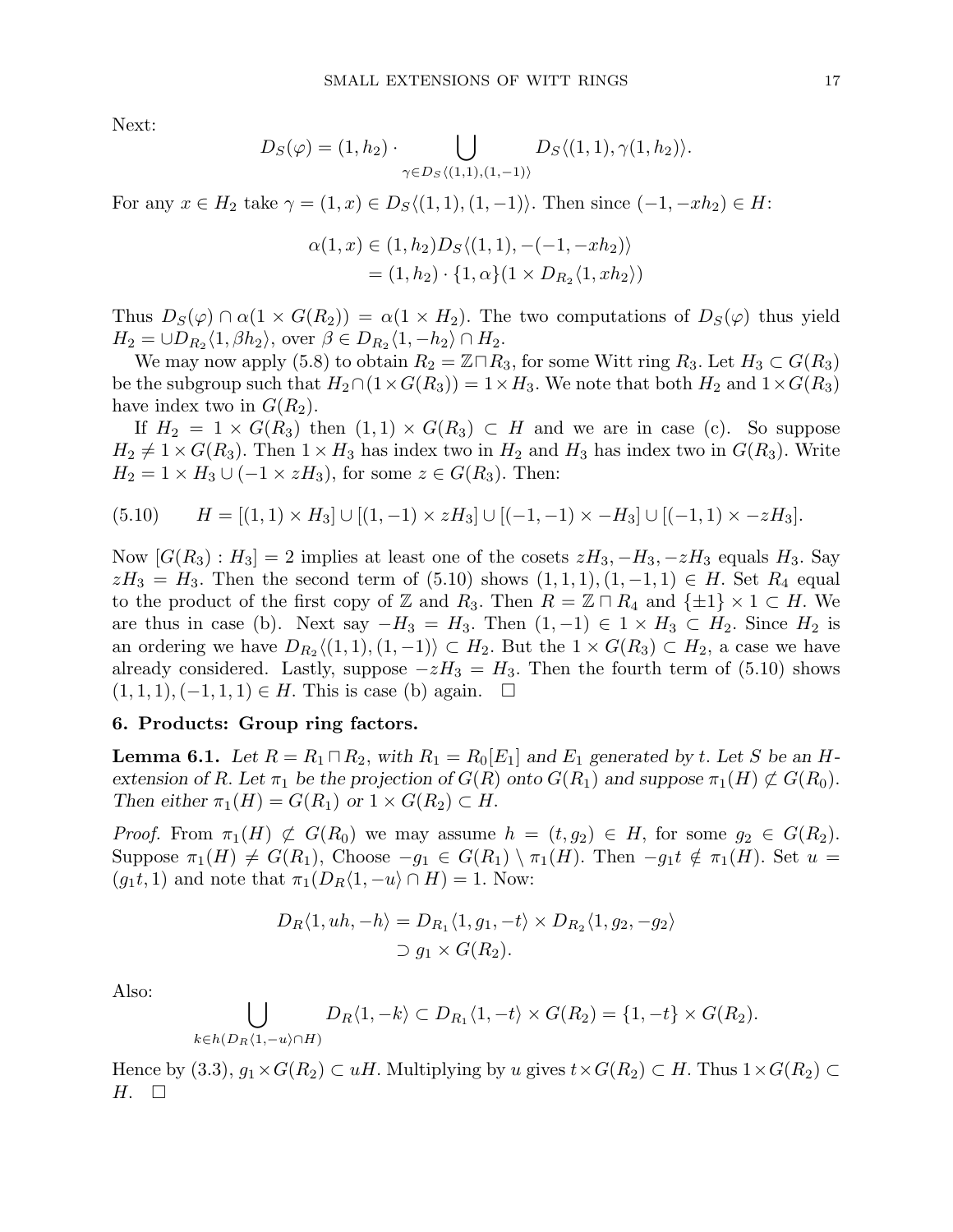**Lemma 6.2.** Let  $R = R_1 \square R_2$ , with  $R_1 = R_0[E_1]$  and  $E_1$  generated by t. Let S be an Hextension of R. Let  $\pi_1$  be the projection of  $G(R)$  onto  $G(R_1)$  and suppose  $\pi_1(H) = G(R_1)$ . If  $u_1 \in G(R_0)$  and  $u = (u_1, u_2)$  then  $\pi_1(D_R\langle 1, -u \rangle \cap H) = D_{R_1}\langle 1, -u_1 \rangle$ .

*Proof.* Set  $K = \pi_1(D_R\langle 1, -u \rangle \cap H)$  and suppose  $K < D_{R_1}\langle 1, -u_1 \rangle$ . Let  $g \in G(R_0)$ . Then  $(gt, g_2) \in H$  for some  $g_2 \in G(R_2)$ , since  $\pi_1(H) = G(R_1)$ . Now  $D_R\langle 1, uh, -h \rangle$  contains  $-gtD_{R_1}\langle 1, -u_1\rangle \times u_2T$ , where  $T = -D_{R_2}\langle \langle -u_2, -g_2\rangle \rangle'$ . Also:

$$
\bigcup_{w \in h(D_R\langle 1, -u \rangle \cap H)} D_R\langle 1, -w \rangle \subset \bigcup_{k \in K} D_{R_1}\langle 1, -kgt \rangle \times G(R_2)
$$
  
= (\{1\} \cup -gtK) \times G(R\_2).

Hence by (3.3), if  $y \in D_{R_1} \langle 1, -u_1 \rangle \setminus K$  then:

$$
-gty \times u_2T \subset uH
$$
  

$$
-gtu_1y \times T \subset H.
$$

Now  $u_2$  and  $-u_2g_2$  are in T so  $(-gtu_1y, u_2)$  and  $(-gtu_1y, -u_2g_2)$  are in H. Thus  $(1, -g_2) \in$ H and as result  $(gt, -1) \in H$ .

This holds for all  $g \in G(R_0)$  so we have that  $tG(R_0) \times -1 \subset H$ . Thus  $G(R_0) \times 1 \subset H$ . But the  $D_{R_1}\langle 1, -u_1\rangle \times 1 \subset D_R\langle 1, -u\rangle \cap H$  and  $\pi_1(D_R\langle 1, -u\rangle \cap H) = D_{R_1}\langle 1, -u_1\rangle$ , a contradiction.  $\Box$ 

**Lemma 6.3.** Let  $R = R_1 \square R_2$ , with  $R_1 = R_0[E_1]$  non-degenerate and  $E_1$  generated by t. Let S be an H-extension of R. Let  $\pi_1$  be the projection of  $G(R)$  onto  $G(R_1)$  and suppose  $\pi_1(H) = G(R_1)$ . Then  $G(R_1) \times 1 \subset H$ .

*Proof.* We will first show  $F(g) = F(1)$  for all  $g \in G(R_0)$ . Let  $g \in G(R_0)$ . Pick  $u_1 \in$  $G(R_0)$  such that  $g \in D_{R_1}\langle 1, -u_1 \rangle$ . For all  $u_2 \in G(R_2)$ , since  $g \in D_{R_1}\langle 1, -u_1 \rangle =$  $\pi_1(D_R\langle 1, -(u_1, u_2) \rangle \cap H)$ , there exists a  $k \in G(R_2)$  with  $(g, k) \in H$  and  $k \in D_{R_2}\langle 1, -u_2 \rangle$ . That is,  $G(R_2) = \bigcup_{k \in F(g)} D_{R_2}\langle 1, -k \rangle$ . By (3.1) and (5.4),  $F(g) = F(1)$ .

We next show  $G(R_0) \times 1 \subset H$ . Continue to let  $g \in G(R_0)$ . Now, as  $g \in \pi_1(H) = G(R_1)$ , we have  $(g, m) \in H$  for some  $m \in G(R_2)$ . Then  $m \in F(g) = F(1)$  so  $(1, m) \in H$  and hence  $(g, 1) = (g, m)(1, m) \in H$ . This shows  $G(R_0) \subset H$ .

We will be done if we show  $F(t) = F(1)$ . Then, if  $(t, k) \in H$  we get  $(1, k)$  and hence  $(t, 1)$  are in H. Apply the previous paragraph to get  $G(R_1) \times 1 = \{1, t\} G(R_0) \times 1 \subset H$ .

So suppose  $F(t) \neq F(1)$ . We have by (3.1):

$$
G(R_2) \neq \bigcup_{k \in F(t)} D_{R_2} \langle 1, -k \rangle.
$$

Pick  $u_2 \in G(R_2) \setminus \cup D_{R_2}\langle 1, -k \rangle$ . Set  $u = (-t, u_2)$ . Then, as there is no k with  $(t, k) \in H$ and  $k \in D_{R_2}\langle 1, -k \rangle$ , we have  $\pi_1(D_R\langle 1, -u \rangle \cap H) = 1$ . Pick any  $g \in G(R_0)$ . (we note that  $|G(R_0)| > 1$ , else  $R_1$  is degenerate). Pick any  $g_2 \in F(g)$  and set  $h = (g, g_2) \in H$ . Now:

$$
D_R\langle 1, uh, -h \rangle = D_{R_1}\langle 1, -gt, -g \rangle \times D_{R_2}\langle 1, u_2g_2, -g_2 \rangle
$$
  

$$
\supset -gt \times D_{R_2}\langle 1, u_2g_2, -g_2 \rangle.
$$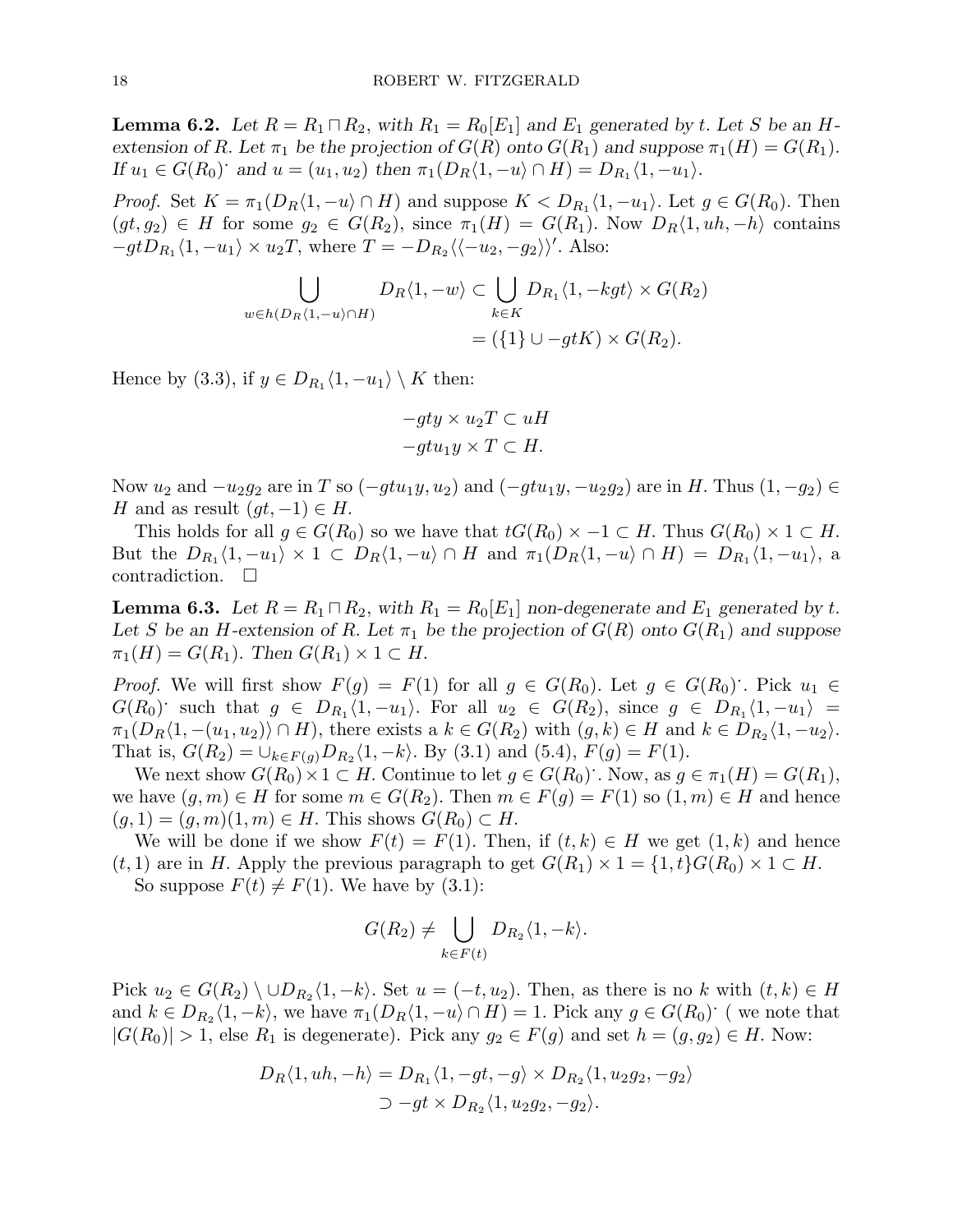Also:

$$
\bigcup_{w \in h(D_R\langle 1, -u \rangle \cap H)} D_R\langle 1, -w \rangle \subset D_{R_1}\langle 1, -g \rangle \times G(R_2).
$$

Hence, by  $(3.3)$ ,

$$
-gt \times D_{R_2}\langle 1, u_2g_2, -g_2 \rangle \subset uH
$$
  

$$
-t \times D_{R_2}\langle g_2, u_2, -1 \rangle \subset H.
$$

In particular,  $(-t, g_2) \in H$ . Since  $(-1, 1) \in G(R_0) \times 1 \subset H$ , we get  $(t, g_2) \in H$ . But then  $g_2 \in F(t) \cap F(g)$ , which equals  $F(t) \cap F(1)$  by previous work.  $F(t)$  is a coset of  $F(1)$ , by  $(5.4)$ , so in fact  $F(t) = F(1)$  as desired.  $\Box$ 

#### 7. The Main Theorem.

**Theorem 7.1.** Let R be a Witt ring of elementary type. If S is an H-extension of R, for some subgroup  $H \subset G(R)$ , then S is also of elementary type.

*Proof.* We argue by induction on  $|G(R)|$ . If  $|G(R)| \leq 2$  then either  $H = 1$  or  $H = G(R)$ and we are done by (1.1). Suppose  $|G(R)| > 2$ . If  $R = A \sqcap B$  then  $\pi_A$  will denote the projection of  $G(R)$  onto  $G(A)$ .

Now suppose R is degenerate. Write  $R = D_k \sqcap R_2$ , where  $R_2$  is non-degenerate and  $G(D_k) \times 1 = \text{rad}(R)$ . If some  $d \in \text{rad}(R) \cap H$  then write  $R = D_1 \cap R_3$ , where d generates D<sub>1</sub>. We have  $G(D_1) \times 1 \subset H$  and so  $H = G(D_1) \times H_3$ , for some subgroup  $H_3 \subset G(R_3)$ . Then (3.2) implies  $S = D_1 \square S_3$ , where  $S_3$  is an  $H_3$ -extension of  $R_3$ . By induction,  $S_3$  is of elementary type and so S is also. We may thus assume  $\mathrm{rad}(R) \cap H = 1$ . If  $\pi_{D_k}(H) \cap G(D_k) \neq 0$ 1 then by (4.1) we may replace H, without affecting S, by another subgroup  $H_0$  such that  $\pi_{D_k}(H_0) \cap G(D_k) = 1$ . We assume this has already been done so that  $\pi_{D_k}(H) \cap G(D_k) = 1$ . We note this also holds trivially if R is non-degenerate and  $k = 0$ .

Next suppose R has a local type factor L with  $|G(L)| \geq 8$ . Write  $R = L \square R_4$ .  $D_k$ is a factor of  $R_4$ . We check the hypothesis of (5.7). Let  $a \in G(L)$  and suppose  $x \in$  $F(a) \cap \text{rad}(R_4)$ . This means  $(a, x) \in H$  and so  $x \in \pi_{D_k}(H) = 1$ . Thus  $F(a) \cap \text{rad}(R_4) \subset \{1\}$ , as desired. Apply (5.6) to get that either  $G(L) \times 1 \subset H$  or  $\pi_L(H) = 1$ . In the first case,  $H = G(L) \times H_4$ , for some subgroup  $H_4$  of  $G(R_4)$ . Then (3.2) implies  $S = L \cap S_4$ , where  $S_4$  is an  $H_4$ -extension of  $R_4$ . By induction,  $S_4$  is of elementary type and so S is also. We may thus assume we are in the second case:  $\pi_L(H) = 1$ .

Now suppose the local factor is  $L_1 = \mathbb{Z}$ . There are three cases according to (5.9). In case (b) we can write  $R = \mathbb{Z} \cap R_5$ , with  $\{\pm 1\} \times 1 \subset H$ . Then  $H = G(\mathbb{Z}) \times H_5$ , for some subgroup  $H_5 \subset G(R_5)$ . Applying (3.2) again gives  $S = \mathbb{Z} \cap S_5$ , where  $S_5$  is an  $H_5$ -extension of  $R_5$ . Induction again shows S is of elementary type. In case (c) we can write  $R = \mathbb{Z} \sqcap \mathbb{Z} \sqcap R_6$ , with  $(1, 1) \times G(R_6) \subset H$ . Once again  $(3.2)$  yields  $S = S_0 \square R_6$ , where  $S_0$  is an  $H_0$ -extension of  $\mathbb{Z} \sqcap \mathbb{Z}$ , for some subgroup  $H_0$ . Since  $\mathbb{Z} \sqcap \mathbb{Z} \cong \mathbb{Z} |E_1|$ , (1.5) shows  $S_0$  is of elementary type (in  $(1.5)(b)$  we have  $R_0 = \mathbb{Z}$  so that its extension is of elementary type as  $|G(R_0)| = 2$ ). Thus S is also of elementary type. We may thus assume we are in case (a) of  $(5.9)$ , namely, that  $\pi_{L_1}(H) = 1$ . This is the same conclusion as when the local factor has at least 8 square classes.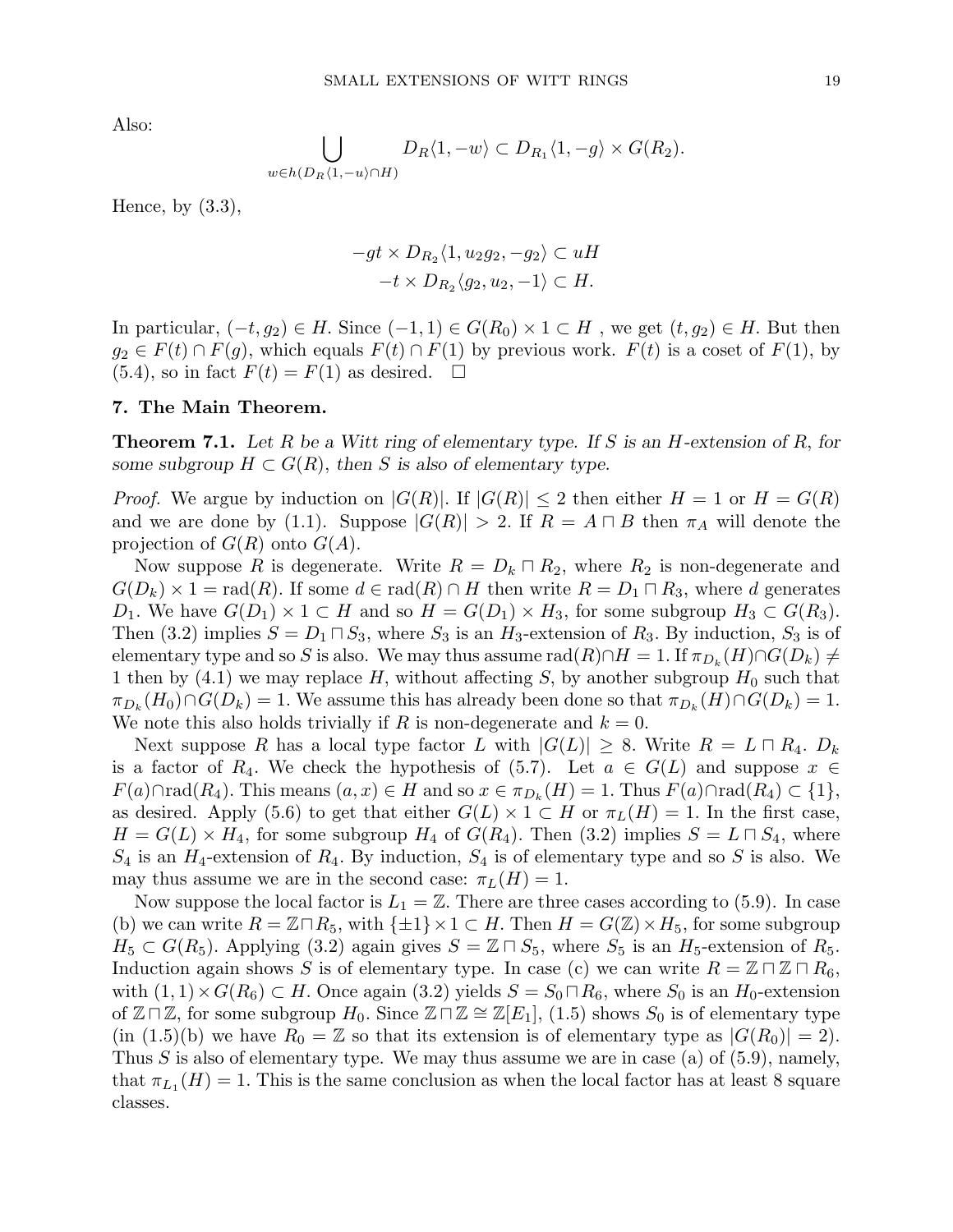The only local type factors we have omitted are those with 4 square classes and these Witt rings are group rings. We are thus in the following position:  $R = Y \sqcap W_1 \sqcap ... \sqcap W_n$ , where Y is a product of  $D_k$  with  $k \geq 0$ , and local type rings L with  $|G(L)| \neq 4$  and each  $W_i$  is a non-degenerate group ring. (It is possible that  $Y = 1$ .) We also have  $\pi_Y(H) = 1$ , so that if  $n = 0$  then  $H = 1$  and we are done by (1.1). So suppose  $n \geq 1$ . Write  $W_i = V_i[E_1]$ . We first suppose that  $\pi_{W_i}(H) \not\subset G(V_i)$  for some i. Write  $R = W_i \cap R_7$ . There are two possibilities according to (6.1).

The first possibility is that  $1 \times G(R_7) \subset H$ . Write  $H = H_0 \times G(R_7)$ , for some subgroup  $H_0$  of  $G(W_i)$ . Then (3.2) gives that  $S = S_0 \cap R_7$ , for  $S_0$ , some  $H_0$ -extension of  $W_i$ . If  $G(R_7) \neq 1$  then we are done by induction. We drop the subscript i and suppose then that  $R = W = W_0[E_n]$ , where  $W_0$  is basic and  $n \geq 1$ . In cases (a),(c),(d) we have S is of elementary type. In case (b)  $S = S_0[E_n]$ , where  $S_0$  is an H-extension of  $W_0$ , and so agsin S is of elementary type by induction.

The second possibility in (6.1) is that  $\pi_{W_i}(H) = G(W_i)$ . Then by (6.3) we have  $H =$  $G(W_i) \times H_7$ , where  $H_7$  is a subgroup of  $R_7$ . Apply (3.2) once again to get that  $S = W_i \cap S_7$ , where  $S_7$  is an  $H_7$ -extension of  $R_7$ . Induction gives that S is of elementary type. This completes the result when (6.1) applies, that is, when  $\pi_{W_i}(H) \not\subset G(V_i)$ , for some *i*.

We may thus assume we have  $R = Y \sqcap W_1 \sqcap \ldots \sqcap W_n$ , with  $\pi_Y(H) = 1$  and every  $\pi_{W_i}(H) \subset V_i$ . Choose  $t_i \notin V_i$ , for each i and set  $g = (1, t_1, \dots, t_n) \in G(R)$ . Then:

$$
g \notin \pm \bigcup_{h \in H^*} D_R \langle 1, -h \rangle,
$$

as for any  $h \in H$  has a coordinate in  $G(V_i)$ . By  $(1.2)$ ,  $g \notin B(R)$ . Thus R is itself a group ring, a case we covered two paragraphs ago.  $\Box$ 

The previous sections can be used to determine the possible  $H$ -extensions of a given ring R. As an example, consider  $R = (D_1 \sqcap L_3)[E_2]$ . Let d generate  $D_1, -1, a, b$  generate  $L_3$  and s, t generate  $E_2$ . Thus  $G(R) = gp(d, -1, a, b, s, t)$ , where  $gp(A)$  denotes the group generated by A.  $G(R)$  has 2825 subgroups, 47 of which will yield H-extensions. Up to isomorphism, there are exactly  $8$  H-extensions of R. Below we list the 8 extensions S along with one choice for the corresponding subgroup H.

| 1. $(D_1 \sqcap L_3)[E_3]$                      |                      |
|-------------------------------------------------|----------------------|
| 2. $(D_1 \sqcap (D_1 \sqcap L_3)[E_1])[E_1]$    | $gp(d, -1, a, b, s)$ |
| 3. $D_1 \sqcap (D_1 \sqcap L_3)[E_2]$           | G(R)                 |
| 4. $(\mathbb{Z} \cap (D_1 \cap L_3)[E_1])[E_1]$ | gp(d, a, b, s)       |
| 5. $\mathbb{Z} \cap (D_1 \cap L_3)[E_2]$        | gp(d, a, b, s, t)    |
| 6. $(D_1 \sqcap L_3[E_1])[E_2]$                 | gp(d)                |
| 7. $(D_2 \sqcap L_3)[E_2]$                      | $gp(d, -1, a, b)$    |
| 8. $(D_1[E_1] \sqcap L_3)[E_2]$                 | $gp(-1, a, b)$       |

We give a brief sketch of how this list was derived. Begin by running through the cases of (1.5). In (a)  $H = 1$  and S is (1) by (1.1). In (c),  $G(R_0)$  is a proper subgroup of H,